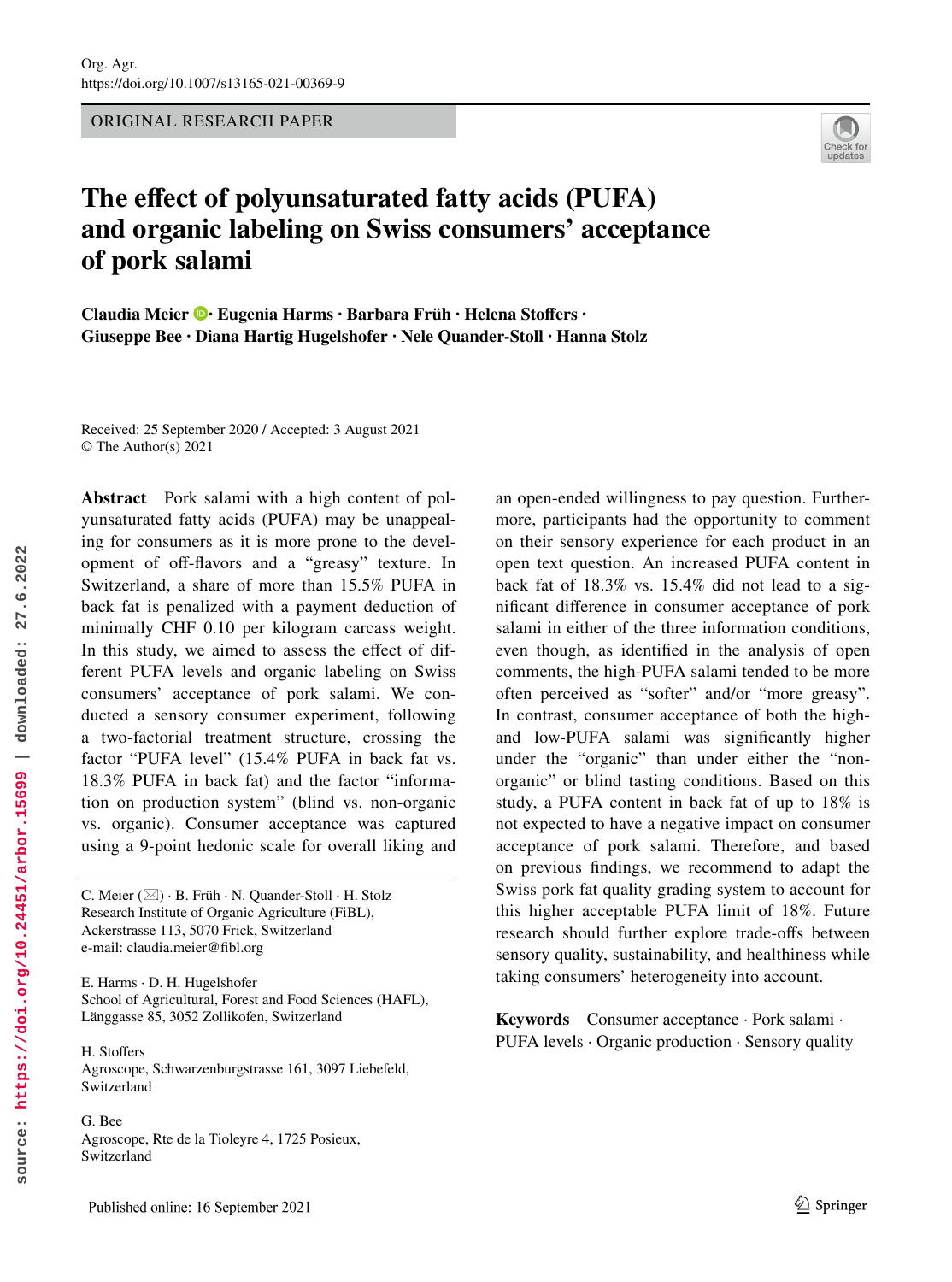## **Introduction**

Various attributes of fresh pork meat are decisive for its suitability for technological processing and storage (Rosenvold & Andersen 2003). One attribute that has been of particular interest to the processing and retail industry is the fatty acid composition of adipose tissue and muscle (Rosenvold & Andersen 2003). A high level of polyunsaturated fatty acids (PUFA) may lead to a reduction in fat frmness; hindering the processing of meat products, such as salami. Furthermore, the risk of accelerated lipid oxidation during processing, storage, and retail display may increase, resulting in elevated levels of sensory rancidity and a reduction in shelf life. Mincing, heating, and freezing increase oxidative stress (Gläser et al. 2002; Wenk et al. 1990; Wood et al. 2008 2003). Therefore, meat with high levels of PUFA is regarded as being of inferior quality from a technological perspective (Rosenvold & Andersen 2003; Wood et al. 2008 2003). In Switzerland, the amount of PUFA in back fat has been used as the basis for determining pork fat quality since 2014 (Müller & Scheeder 2014; Proviande 2014). A share of more than 15.5% PUFA in back fat is penalized with a payment deduction of minimally CHF 0.10 per kilogram carcass weight. If the share exceeds 16.5%, the deduction increases to CHF 0.40 and with a share exceeding 17.5%, the deduction reaches a maximum of CHF 1.00 per kilogram carcass weight.

These limits pose great challenges for organic pork producers. It has been well established that the level of PUFA in pigs' adipose tissue and muscle is directly linked to the level of PUFA in the pigs' diet (Aaslyng & Meinert 2017; Alonso et al. 2010; Kouba et al. 2003; Rosenvold & Andersen 2003; Scheeder et al. 1998; Stoll 2004; Wood 1984; Wood et al. 2008). Thus, pork producers are able to control the proportion of PUFA in tissues through the pigs' feed. However, organic producers' fexibility in terms of possible pig feeding strategies is restricted due to the limited availability of low-PUFA feed ingredients and the ban on synthetic amino acids (Leiber & Früh 2014; Schumacher et al. 2011; Witten et al.  $2014$ ). Specifically, potato protein — a feed component that is commonly used in the feeding of pigs due to its excellent amino acid profle and low-PUFA levels — is not available in organic quality, and there is no comparable organic alternative. Several studies have shown that potential alternative sources of protein, such as press cake from oilseeds (Schöne et al. 2002) or extruded soy beans (Van Lunen et al. 2003), elevate the overall PUFA level of the diets and ultimately that of the back fat. As a consequence, PUFA levels of organic pork from 100% organically fed pigs tend to be higher than PUFA levels of conventionally produced pork (Früh 2016). In Switzerland, organic pork producers are therefore temporarily allowed to use a maximum of 5% of conventional potato protein in the feed of their pigs (EAER Ordinance on Organic Farming 2020). The associated transitional regulation, which applies until the 31st of December 2022, is only a temporary solution until adequate protein feed sources are available in organic quality.

In addition to processing, the maintenance of a high level of consumer acceptance is an important reason for the implementation of the Swiss PUFA limits (Müller & Scheeder 2014). Flavor and texture are among the three most important sensory characteristics determining consumer acceptance of highly processed pork products that contain a considerable amount of back fat, such as salami (Iaccarino et al. 2006). Particularly in the case of these products, an elevated level of PUFA may be problematic for consumer acceptance because it can lead to the development of off-flavors and a "greasy" texture (Houben & Krol 1980; Wood et al. 2008). Scheeder and Müller (2014) reported that PUFA contents in back fat above 18% may lead to problems with consumer acceptance of highly processed, highfat pork products. An earlier study by Warnants et al. (1998) found that a content exceeding 23% PUFA in back fat may lead to undesirable changes in the favor of salami if linoleic acid is the predominant PUFA. As in Scheeder and Müller (2014), they suggested a lower limit if linolenic acid is the predominant PUFA because linolenic acid is much more prone to oxidation than linoleic acid (Ahn et al. 1996). Furthermore, Warnants et al. (1998) and Hadorn et al. (2008) each observed a softer consistency in their salamis produced with back fat containing more than 14% PUFA, but neither of these studies found a relationship between consistency and sensory acceptance.

However, apart from intrinsic product properties, consumers' evaluation of sensory quality, and thus their acceptance, is also strongly infuenced by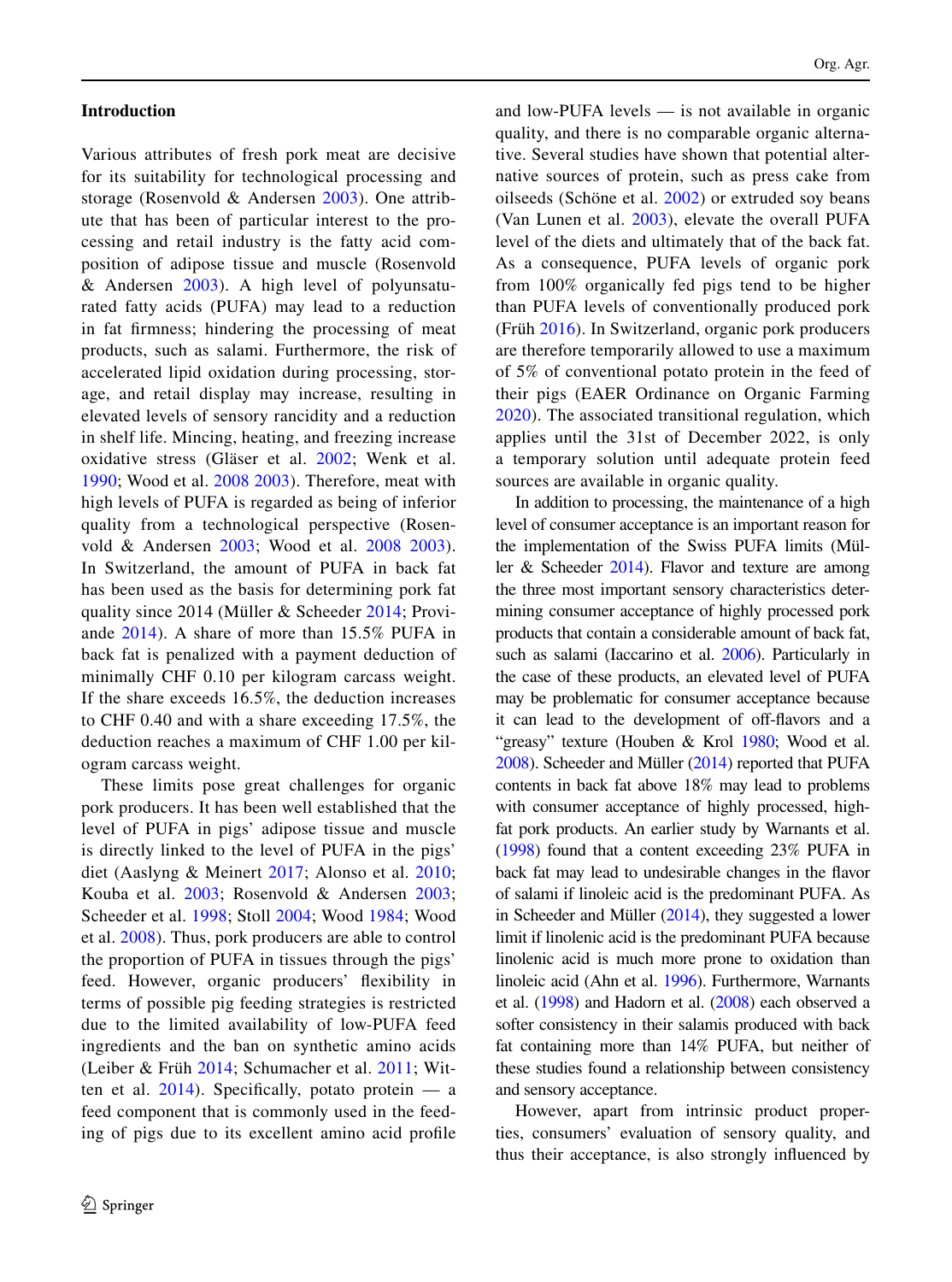existing expectations (Grunert et al. 2004; Lange et al. 2000 1998). Consumer expectations towards the sensory quality of organic food are typically higher than for conventionally produced food, which may lead to a positive, so-called "organic halo" effect on consumer acceptance (Apaolaza et al. 2017; Hemmerling et al. 2013; Napolitano et al. 2010 2013; Scholderer et al. 2004). Furthermore, consumers are heterogeneous in their product quality perception, refecting diferences in cultural backgrounds, eating habits, or sociodemographic characteristics (Combris et al. 2009; Mueller & Szolnoki 2010; Teuber et al. 2016). For instance, a study by Bryhni et al. (2003) showed that consumers' mean scores for overall liking of cooked pork, including in the presence of offfavors, rose with increasing meat consumption.

In this study, we aimed to assess the effect of different PUFA levels and organic labeling on Swiss consumers' acceptance of pork salami. To our knowledge, this is the first study that examined the effect of different PUFA levels on consumer acceptance in the organic context. We focused on salami, as elevated PUFA levels have been shown to be more problematic in the case of highly processed, high-fat pork products. Furthermore, salami is a very popular high-fat pork sausage among Swiss consumers. In 2019, the Swiss retail industry sold a total of 475 t of pork salami and only 266 t of pork chorizo and 105 t of pork salametti (Proviande 2020).

This consumer study was part of the "Bioschwein 100.0" project, which tested the infuence of 100% organic feed on fat quality. Thus, the salami that was used for consumer tasting resulted from two dietary treatments of one of the project's feeding trials. One treatment led to 15.4% PUFA in back fat, resulting in a "low-PUFA" salami, while the other treatment led to 18.3% PUFA in back fat, resulting in a "high-PUFA" salami. For the remainder of this article, pork salami from back fat with 15.4% PUFA will be referred to as "PUFA 15.4 salami" or "low-PUFA salami" and pork salami from back fat with 18.3% PUFA will be referred to as "PUFA 18.3 salami" or "high-PUFA salami". For both the low- and high-PUFA salami, the Thiobarbituric Acid Reactive Substance (TBARS<sup>1</sup>) value was recorded upon maturation — shortly before the consumer experiment took place — and did not exceed the critical value of 0.5. Hence, adverse effects on consumer acceptance due to elevated levels of rancidity were very unlikely with these products.

Hence, based on these framework conditions, the research questions of this study were specifed as follows:

- (1) Does Swiss consumers' acceptance of pork salami difer between pork salami produced with back fat containing either 18.3% or 15.4% PUFA? — PUFA level efect
- (2) Is Swiss consumers' acceptance of pork salami infuenced by information about the production system? — Organic labeling effect
- (3) Is there a relationship between PUFA level and information about the production system? — Interaction effect

## **Materials and methods**

To answer the research questions of this study, we conducted a sensory consumer experiment, following a two-factorial treatment structure, crossing the factor "PUFA level", with two levels (15.4% PUFA and 18.3% PUFA) and the factor "information about production system", with three levels (blind, nonorganic, organic). Hence, each consumer tasted both the low- and the high-PUFA salami three times: once blind, once with the claim "organic", and once with the claim "non-organic" in a total of six tasting rounds. Consumer acceptance was captured using a nine point hedonic scale for overall liking (Lim 2011; Peryam & Pilgrim 1957; Resurreccion 1998), followed by an open-ended willingness to pay question (Lusk & Hudson 2004).

The combination of sensory and economic scales to measure consumer acceptance is very common: particularly in studies examining the efect of extrinsic quality cues, such as the organic label (Asioli et al. 2017; Combris et al. 2009). In fact, Lange et al. (2002) suggest that, in the presence of external information, hedonic measures may be used to assess <sup>1</sup> Short for thiobarbituric acid reactive substance: TBARS are the sensory value of the product information and 1.1

a widely used indicator for oxidative stress which manifests itself through elevated levels of rancidity (Kim 2014). TBARS are measured in mg MDA/kg in fresh product.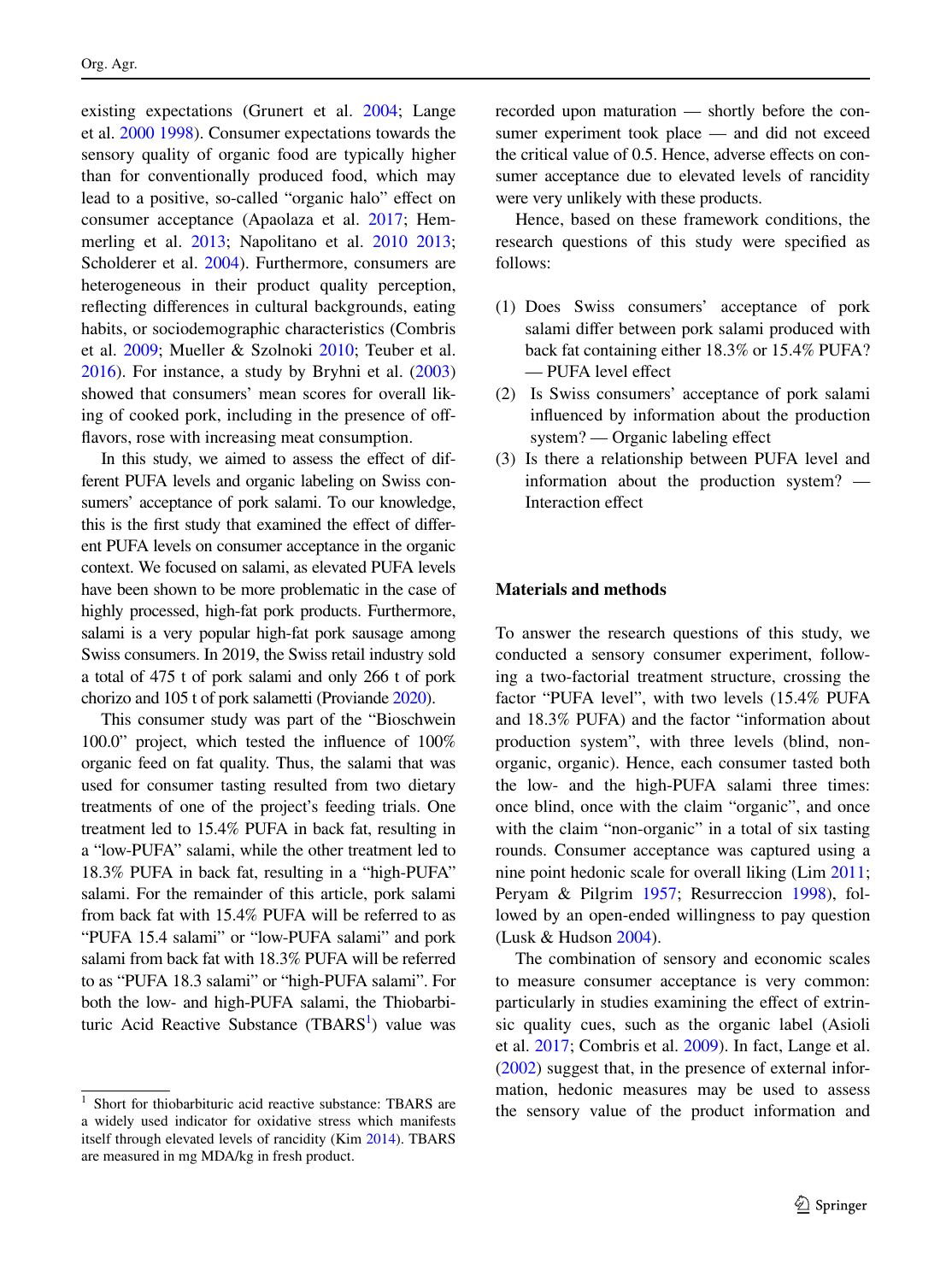|  | <b>Table 1</b> Analyzed nutrient and energy content (expressed by |  |  |
|--|-------------------------------------------------------------------|--|--|
|  | kg feed) of the grower and finisher diets                         |  |  |

| Items                 | Grower diet |           |       | Finisher diet |  |  |
|-----------------------|-------------|-----------|-------|---------------|--|--|
|                       | T1          | <b>T2</b> | T1    | T2            |  |  |
| Dry matter, g         | 889.8       | 888.7     | 882.6 | 892.5         |  |  |
| Crude ash, g          | 56.3        | 56.9      | 52.8  | 54.2          |  |  |
| Crude fiber, g        | 42.1        | 69.7      | 37.0  | 71.0          |  |  |
| Crude protein, g      | 177.8       | 168.0     | 163.4 | 141.2         |  |  |
| Lysine, g             | 10.0        | 9.7       | 7.7   | 7.1           |  |  |
| Methionine, g         | 3.0         | 2.0       | 2.6   | 2.2           |  |  |
| Cystein, g            | 3.5         | 2.8       | 3.1   | 2.9           |  |  |
| Crude fat, g          | 36.7        | 37.2      | 26.9  | 42.8          |  |  |
| SFA, g                | 7.7         | 6.4       | 5.5   | 6.7           |  |  |
| MUFA, g               | 10.5        | 13.0      | 6.4   | 20.2          |  |  |
| PUFA, g               | 21.1        | 20.8      | 12.4  | 17.4          |  |  |
| PUI, $g1$             | 5.0         | 6.5       | 2.7   | 9.3           |  |  |
| IVI, $g^2$            | 7.5         | 10.4      | 3.8   | 15.4          |  |  |
| Digestible energy, MJ | 13.2        | 12.8      | 13.2  | 12.8          |  |  |

 $^{1}$ PUI PUI (PUFA-Index):−0.300×SFA+0.457×MUFA+0.119 ×PUFA (contents of the fatty acids are expressed as g/kg of feed)

<sup>2</sup>IVI (Iodine Value Index): −0.743 × SAT + 0.829 × MUFA + 0.  $212\times$ PUFA (contents of the fatty acids are expressed as g/kg of feed)

willingness to pay to assess the perceived (or total) value of the product information.

# Diets and feeding

The salami that was used for consumer tasting resulted from two, of a total of four, dietary treatments of a feeding trial which was conducted within the "Bioschwein  $100.0$ " project.<sup>2</sup> For the trial a hundred and forty-four Swiss Large White female  $(n=64)$  and castrated  $(n=80)$  pigs, originating from thirty-six litters and weighing  $24.3 \pm 0.33$  kg (average±standard error), were assigned within litter to four dietary treatments. The two treatments that led to the low- and high-PUFA salami are hereafter referred to as treatment one (T1) and treatment two (T2) respectively.

The nutrient content of the two dietary treatments is shown in Table 1. For T1, which led to the low-PUFA salami, a grower and fnisher diet was formulated based on the Swiss feeding recommendations for swine (Agroscope 2016) and following the recommendation that 95% of the feed ingredients comply with the EAER Ordinance on Organic Farming (2020). For T2, which led to the high-PUFA salami, the feed ingredients used for feed formulation also had to comply with the aforementioned regulation. In order to be isonitrogenous to the T1 diet, the level of essential amino acid of the T2 diet was 3% below the Swiss feeding recommendations for swine (Agroscope 2016). A further prerequisite for the formulation of the T2 diets was to elevate the crude fber content by 3% compared to the T1 diets. Regarding the fatty acid profle, all diets were formulated to comply with the feeding recommendations regarding back fat quality that is a PUFA-Index  $(PUI) < 5.1$  g/kg feed and Iodine Value Index  $(IVI) < 7.8$  g/kg feed (Stoll 2016). With the imposed restrictions, the PUI and IVI limits were not met for the T2 diets.

The pigs were reared in group pens  $(n=17$  per pen), equipped with automatic feeders and individual pig recognition system (Schauer Maschinenfabrik GmbH & Co. KG, Prambachkirchen, Austria) that allowed daily feed intake to be recorded. The pigs had *ad libitum* access to the diets and water. Pigs were changed from the grower to the finisher diet when the body weight (BW) at the day of weighing was greater than 60 kg. Pigs were slaughtered the day after reaching 103 kg BW at the research abattoir of Agroscope after being fasted for approximately 12 h. Live BW was determined prior to slaughter. A detailed description of the slaughter procedure is given by Bee et al. (2017). Weights of hot carcasses were assessed 30 min after exsanguination and the carcasses were then chilled at  $2 \degree$ C for 24 h. One day post mortem, meat and adipose tissue for the Salami production was collected. The adipose tissue from each right carcass side was excised a the 10th rib level, freed from the skin and muscle, vacuumpacked in opaque bags and stored at  $-20$  °C until analysis. From these samples the dry matter, total fat and fatty acid contents were measured by near infrared spectroscopy (NIR) as previously described (Bee et al. 2021) (Table 2).

<sup>2</sup> The Swiss Federal Committee for Animal Care and Use approved all the procedures involving animals (no. 2018\_20\_ FR—30,297).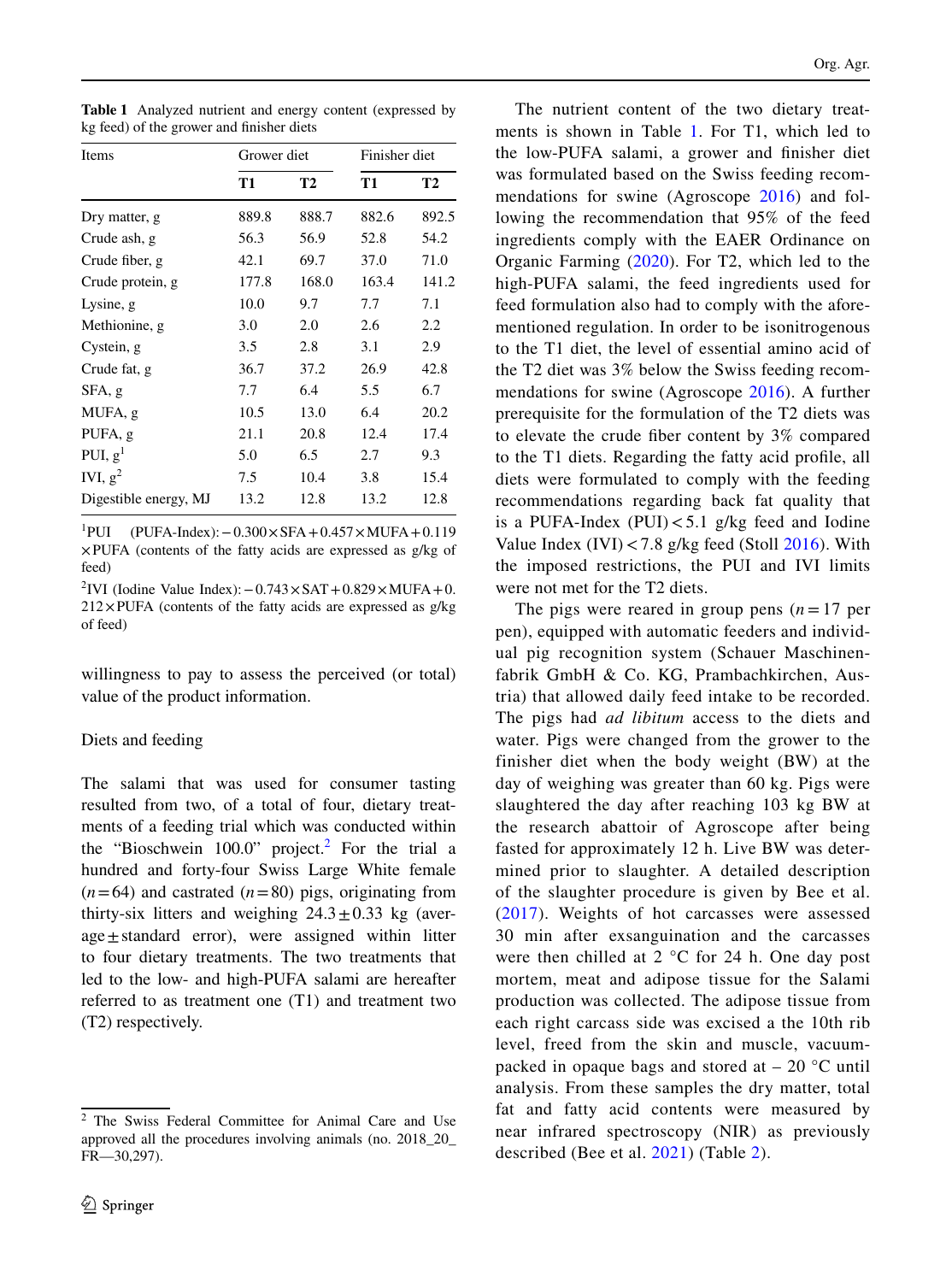**Table 2** Fatty acid composition of adipose tissue (g/kg tissue) of female and castrated pigs fed two diferent grower and fnisher diets

|                           | T1            | T2            |
|---------------------------|---------------|---------------|
| Total fat                 | $863 + 31.3$  | $879 + 39.9$  |
| <b>SFA</b>                | $36.9 + 2.46$ | $33.6 + 2.88$ |
| <b>MUFA</b>               | $47.4 + 1.28$ | $48.1 + 1.55$ |
| <b>PUFA</b>               | $15.4 + 1.12$ | $18.3 + 1.77$ |
| Iodine value <sup>1</sup> | $69.3 + 3.79$ | $74.9 + 4.91$ |

Measures were taken from the inner and outer back fat layer of each individual carcass. Values represent the average $\pm$ standard deviation of measurements obtained from carcasses from 16 female and 20 castrated pigs per treatment

# Preparation of sausages

Two batches of salami with different lard characteristics (PUFA 15.4 and PUFA 18.3) were produced at the Swiss Butchers Training Center (Ausbildungszentrum der Schweizer Fleischwirtschaft, CH-3700 Spiez). The batches only differed with respect to their PUFA levels. Well-trimmed beef (15%) was ground to 3 mm in a mincer (Seydelmann WD 114, 70,174 Stuttgart, Germany). Well-trimmed pork (65%), lard (20%), and chopped beef were minced together to 6 mm. The mixture was blended with organic raw sausage spice mixture (12 g/kg), Bio Garlic granulate (1 g/kg) (both products from Omya CH-4710 Balsthal) and 5 g AVO Starter culture for raw sausages (AVO-Werke August Beisse GmbH, D-49,187 Belm) in a bowl cutter using reverse gear of cutter knives (Kutter, K40 AC8, Nr. 16,581–1, Seydelmann, D-73431 Aalen, Germany) for 200 s.

**Table.3** Composition and characteristics of the two fnal salami products used for sensory testing

1 Thiobarbituric acid reactive substance (TBARS) was measured shortly before the sensory consumer experiment took place

After addition of salt (6 g/kg) and curing salt (16 g/kg), the mixture was blended until reaching a sufficient binding of the sausage meat. The final mixture was stuffed in collagen casings (R2L-D, Viscofan, D-69469 Weinheim) with a diameter of 50 mm using a vacuum filler (VF 608 PLUS, Maschinenfabrik, GmbH & Co. KG, 88,400 Biberach, Germany). The sausages were dipped in a mold/surface solution (scheid-Salamischimmel weiss, scheid-rusal PVH AG, CH-6038 Gisikon) and ripened in a small chamber (size  $1.41 \text{ m}^3$ , own construction Agroscope) with automated temperature and humidity regulation, starting at 24 °C and 97% relative humidity with an even lowering to 15 °C and 72% relative humidity after 12 days. The ripening was stopped after 28 days when the Salamis reached a weight loss of 35%. The salami was then stored for 2 to 3 weeks at  $5^{\circ}$ C in the dark, wrapped in absorbent paper in a box covered with plastic film until the sensory consumer experiment was conducted.

Table 3 shows the composition and characteristics of the two fnal salami products that were used for sensory testing.

# Recruitment of participants

Study participants were recruited in the region of Bern, Switzerland, from the consumer database of the School of Agriculture, Forest and Food Science (HAFL), where the sensory experiment took place. Participants were informed that they would participate in a study on food consumption involving some tasting, that the study would last about 1 h and that they would be remunerated with a total of

|                                     |                            | <b>PUFA 15.4</b>  | <b>PUFA 18.3</b> |
|-------------------------------------|----------------------------|-------------------|------------------|
| Weight loss after ripening $(n=10)$ | [%]                        | $35.4 \pm 0.2$    | $34.9 + 0.2$     |
| Water content $(n=2)$               | [g/kg]                     | $417 + 0.0$       | $408 \pm 1.4$    |
| Warner Bratzler $(n=3)$             | Maximum Force [N]          | $86.4 + 12.1$     | $80.2 + 19.0$    |
| Water activity $(n=2)$              | [-]                        | $0.907 \pm 0.007$ | $0.919 + 0.004$  |
| TBARS <sup>1</sup> $(n=2)$          | mg MDA/kg in fresh product | $0.30 + 0.00$     | $0.27 \pm 0.01$  |
| Protein                             | [%] in dry matter          | 46.9              | 46.0             |
| Fat                                 | $[\%]$ in dry matter       | 44.0              | 45.4             |
| Ash                                 | $[\%]$ in dry matter       | 9.1               | 8.6              |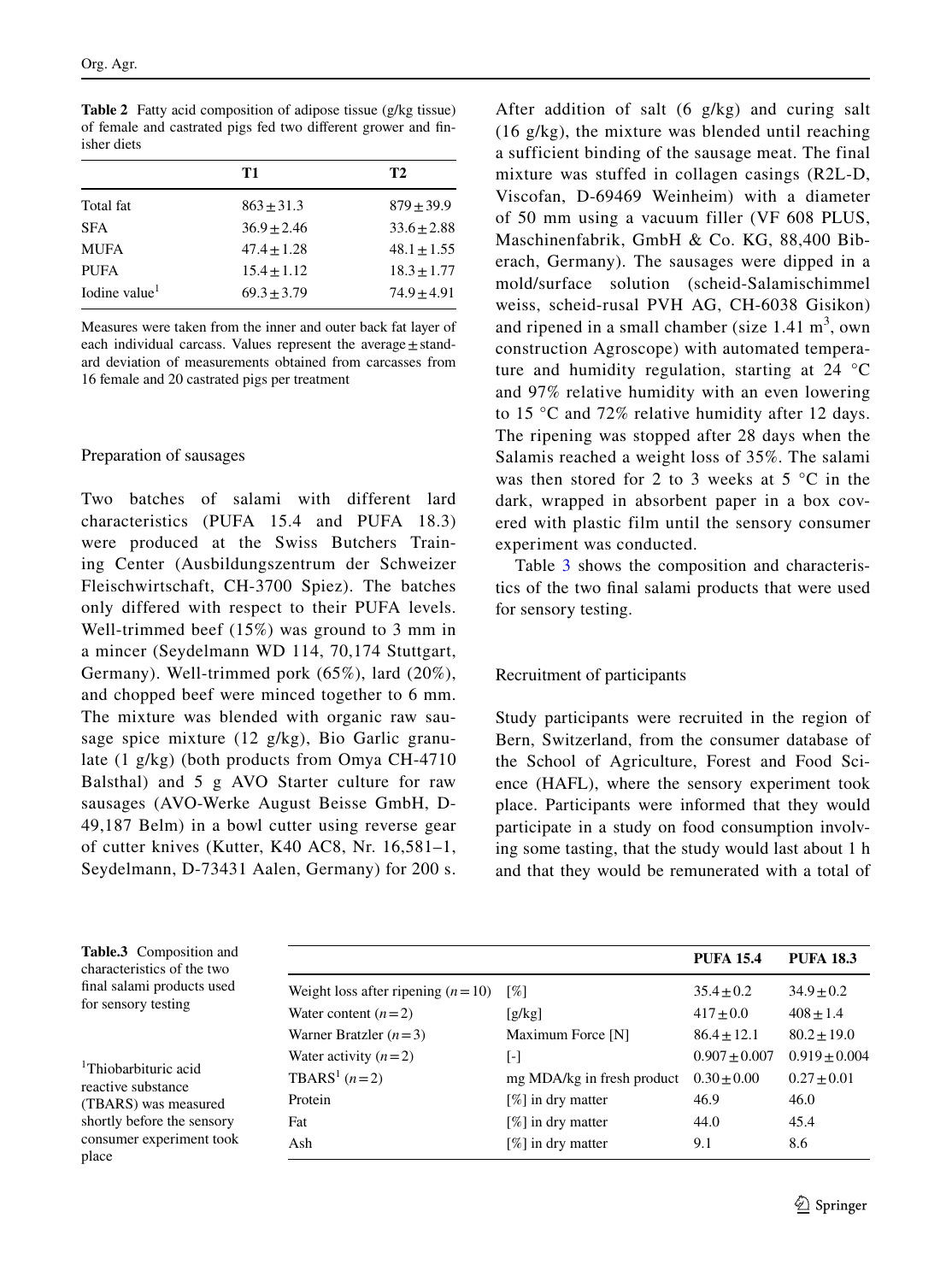|                                | <b>Categories</b>                                                         | $\boldsymbol{n}$ | Valid % | Mean  |
|--------------------------------|---------------------------------------------------------------------------|------------------|---------|-------|
| Gender                         | Female                                                                    | 55               | 50.93   |       |
|                                | Male                                                                      | 53               | 49.07   |       |
| Age in years                   | 18 to 29                                                                  | 15               | 13.89   | 52.47 |
|                                | 30 to 44                                                                  | 10               | 9.26    |       |
|                                | 45 to 59                                                                  | 40               | 37.04   |       |
|                                | 60 to 79                                                                  | 43               | 39.81   |       |
| Highest educational level      | Low (up to 10 years, pre-vocational training and the like)                | 3                | 2.78    |       |
|                                | Intermediate (above 10 years, up to basic vocational training,<br>Matura) | 81               | 75.00   |       |
|                                | High (from bachelor onwards)                                              | 23               | 21.30   |       |
|                                | No answer                                                                 | 1                | 0.93    |       |
| Household size                 | $1-2$ person(s)                                                           | 73               | 67.59   | 2.46  |
|                                | 3–4 persons                                                               | 28               | 25.93   |       |
|                                | $>4$ persons                                                              | 7                | 6.48    |       |
| Monthly household income (CHF) | Up to $6000$                                                              | 26               | 24.07   |       |
|                                | 6001 to 10,000                                                            | 50               | 46.30   |       |
|                                | Above 10,000                                                              | 16               | 14.81   |       |
|                                | No answer                                                                 | 16               | 14.81   |       |
| Employment                     | Fully employed — 90% or more                                              | 24               | 22.22   |       |
|                                | Part time $-50$ to 89%                                                    | 26               | 24.07   |       |
|                                | Part time — below 50%                                                     | 12               | 11.11   |       |
|                                | Not employed                                                              | 46               | 42.59   |       |
|                                |                                                                           |                  |         |       |

**Table 4** Sociodemographic characteristics of the  $n = 108$  consumers

CHF 25 upon completion of the experiment. $3$  To be eligible for the study, participants had to be at least jointly responsible for food purchase in their household, between 18 and 79 years old, not work in marketing/market research/publishing, food production/processing or retail, not be vegetarian, and be willing to taste pork salami. To ensure a certain degree of heterogeneity in the sample, participants were recruited based on the following quota: gender (50% women; 50% men), age (50% 18 to 44 years; 50% 45 to 79 years), organic consumption frequency (at least 40% consuming organic food rather often, very often, or (almost) always), and organic meat consumption frequency (at least 40% consuming organic meat rather often or very often). The fnal sample size included 108 consumers. The main sociodemographic characteristics are shown in Table 4 and the organic and meat consumption

frequency in Table 5. The target quota was achieved except for age. Thus, study participants were almost equally distributed for gender and 57% stated that they consume organic food, and 44% organic meat, rather often or more frequently. With a share of 23%, participants below the age of 44 were underrepresented in the sample.

# Sensory consumer experiment

The sensory consumer experiment took place in the sensory lab of the School of Agriculture, Forest and Food Science (HAFL) in Bern, Switzerland, at the beginning of December 2017. HAFL's sensory lab is designed according to the ISO 8589:2007 standard and comprises 11 booths. To reach the sample size of  $n = 108$ , a total of eleven different sessions were held. The sessions were spread over a period of five days and took place in the morning, afternoon, or evening. Each session lasted about 1 h.

As in Scholderer et al. (2004), the consumer experiment followed a two-way factorial treatment

Before the start of the experiment, participants gave their informed consent.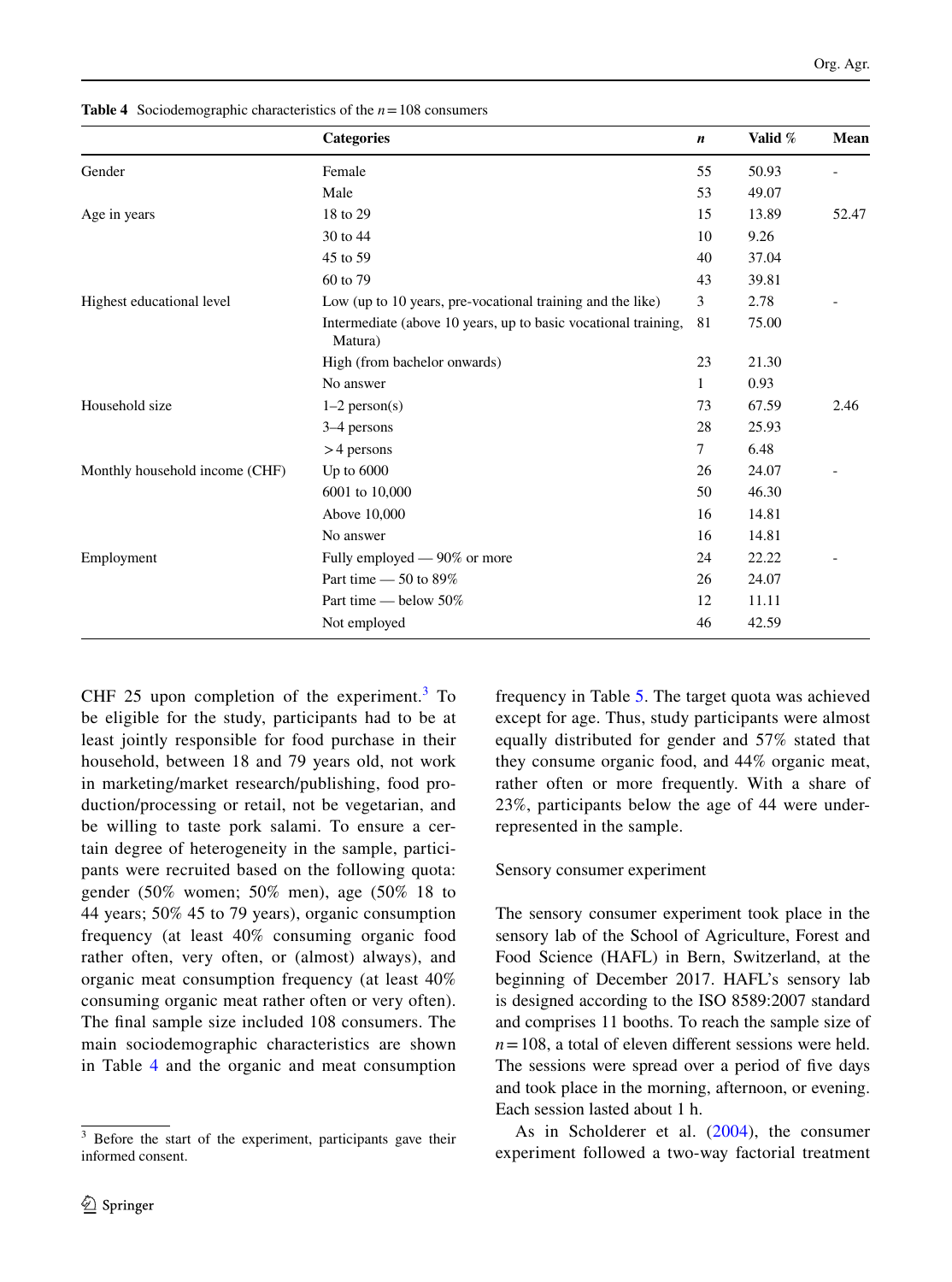**Table 5** Eating habits of the  $n = 108$  consumers

| Table 5 Eating habits of<br>the $n = 108$ consumers |                                    | <b>Categories</b>       | $\boldsymbol{n}$ | Valid % | Mean |
|-----------------------------------------------------|------------------------------------|-------------------------|------------------|---------|------|
|                                                     | Organic food consumption frequency | $(Almost)$ always $(1)$ | 2                | 1.85    | 3.42 |
|                                                     |                                    | Very often $(2)$        | 21               | 19.44   |      |
|                                                     |                                    | Rather often (3)        | 39               | 36.11   |      |
|                                                     |                                    | Occasionally (4)        | 32               | 29.63   |      |
|                                                     |                                    | Rather rarely (5)       | 6                | 5.56    |      |
|                                                     |                                    | Very rarely (6)         | 6                | 5.56    |      |
|                                                     |                                    | (Almost) never (7)      | 2                | 1.85    |      |
|                                                     | Meat consumption frequency         | Very often $(1)$        | 24               | 22.22   | 2.15 |
|                                                     |                                    | Rather often (2)        | 51               | 47.22   |      |
|                                                     |                                    | Occasionally (3)        | 29               | 26.85   |      |
|                                                     |                                    | Rather rarely (4)       | 1                | 0.93    |      |
|                                                     |                                    | Very rarely (5)         | 3                | 2.78    |      |
|                                                     |                                    | (Almost) never (6)      | $\mathbf{0}$     | 0.00    |      |
|                                                     | Organic meat consumption frequency | (Almost) always (1)     | $\overline{4}$   | 3.70    | 3.74 |
|                                                     |                                    | Very often $(2)$        | 18               | 16.67   |      |
|                                                     |                                    | Rather often (3)        | 25               | 23.15   |      |
|                                                     |                                    | Occasionally (4)        | 32               | 29.63   |      |
|                                                     |                                    | Rather rarely (5)       | 18               | 16.67   |      |
|                                                     |                                    | Very rarely (6)         | 6                | 5.56    |      |
|                                                     |                                    | (Almost) never (7)      | 5                | 4.63    |      |

#### **Table 6** Experimental design with six treatments

|                               | No information Non-organic Organic |             |            |
|-------------------------------|------------------------------------|-------------|------------|
| PUFA level 15.4 A $[n=108]$   |                                    | C $[n=108]$ | $E[n=108]$ |
| PUFA level 18.3 B $[n = 108]$ |                                    | D $[n=108]$ | $F[n=108]$ |

structure, which is shown in Table 6. The two factors which were crossed were "PUFA level", with two levels (15.4% and 18.3% PUFA in back fat), and "information about production system", with three levels (no information, non-organic, and organic), resulting in a total of six diferent treatments or product samples. Each product sample consisted of two salami slices each 1.5 mm thin, which were cut half an hour before the experiment, marked with a random three-digit code and stored in a fridge at 4.4 °C until serving. The information about the production system was not attached to the product samples themselves, but directly included in the

**Table 7** Procedure of product sample evaluation

| Part 1: Overall liking                                                                                                                                                                                                                 |
|----------------------------------------------------------------------------------------------------------------------------------------------------------------------------------------------------------------------------------------|
| Ouestion: How much do you like this (no information/organic/non-organic) salami overall?                                                                                                                                               |
| Answer: Hedonic scale from $1$ (= dislike extremely) to 9 (like extremely)                                                                                                                                                             |
| Part 2: Willingness to pay                                                                                                                                                                                                             |
| 2.1: Purchase intent (PI)                                                                                                                                                                                                              |
| Ouestion: Would you buy this (no information/organic/non-organic) salami if you had the opportunity?                                                                                                                                   |
| Answer: yes or no                                                                                                                                                                                                                      |
| 2.2: If yes: Maximum willingness to pay                                                                                                                                                                                                |
| Question: What is the maximum amount you would pay for 200 g (no information/organic/non-organic) salami if it tasted the<br>same as the salami you just tried? (Note: In a supermarket 200 g salami (CH) costs, on average, CHF 5.00) |
| <b>Answer: Open-end</b>                                                                                                                                                                                                                |
| Part 3: Open text field for comments                                                                                                                                                                                                   |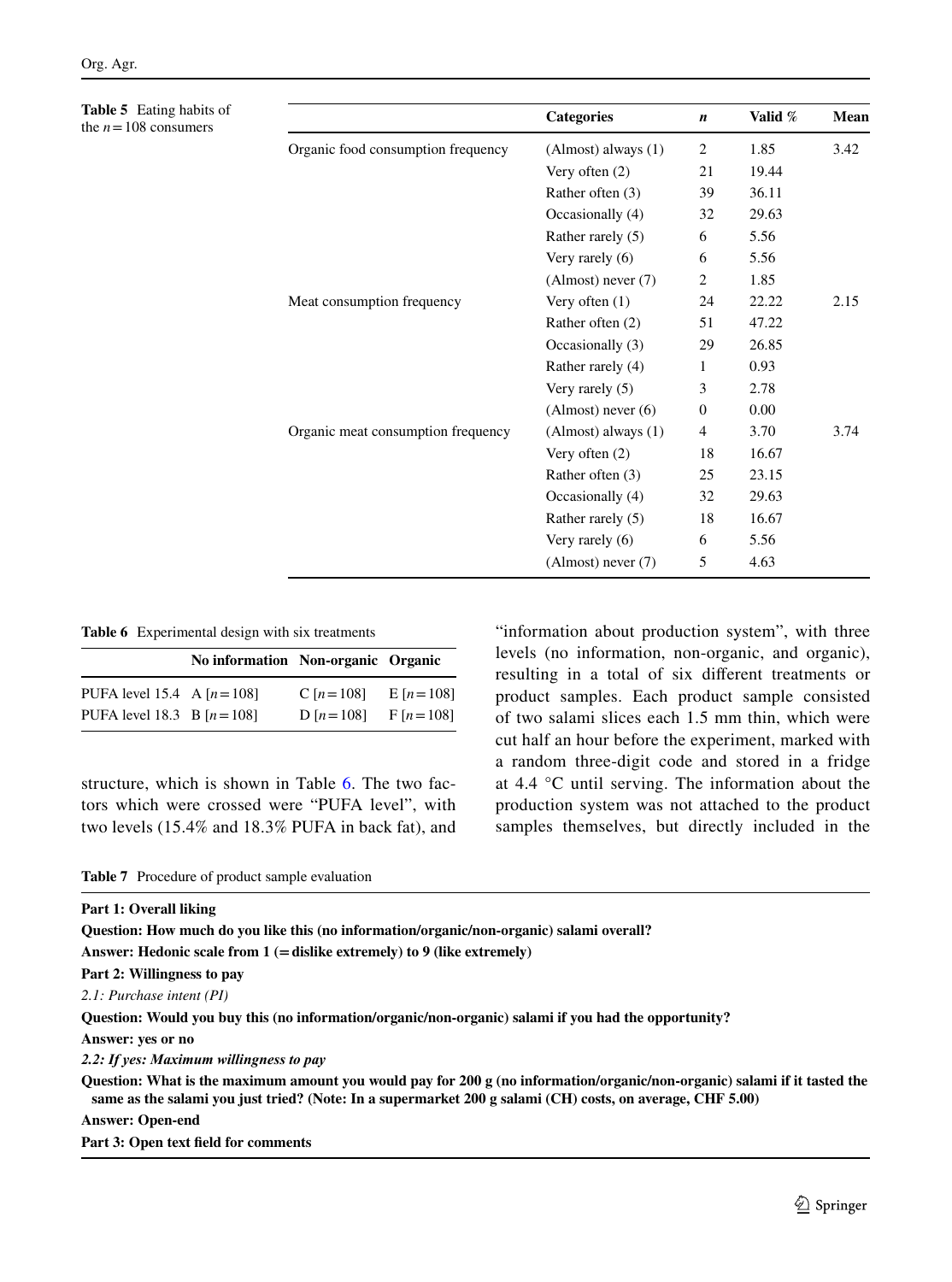evaluation survey. For instance, before tasting the organic salami consumers received the following information: "Please note that the salami you will now taste is from organic production." After tasting the organic salami, they were explicitly asked about their overall liking/willingness to pay for the tasted "organic" salami (see Table 7). The PUFA level was not communicated to consumers, which is the normal procedure for intrinsic product characteristics (Grunert et al. 2004).

Upon arrival at the sensory lab, participants were asked to take a seat in one of the individual booths and to follow the instructions on the computer screen. During the experiment, each participant (experimental unit) evaluated all six product samples (treatments), one-byone, using a hedonic and an economic measure: a nine point hedonic scale for overall liking and a two-part willingness to pay question, first asking about purchase intent and then about maximum willingness to pay in an open-end format (see Table 7). A similar approach was used in Scholderer et al. (2004) and in Dransfeld et al. (2005). For each product sample, respondents also had the opportunity to comment on their experience. Between samples, participants were instructed to rinse their palate with water and/or consume a cracker in order to neutralize their taste buds.

As in other studies examining information efects on consumer acceptance (Combris et al. 2009; Hemmerling et al. 2013; Napolitano et al. 2010; Torquati et al. 2018), the experiment was not completely randomized, in that the order in which treatments were assigned to experimental units was not completely at random (Oehlert 2010). Product samples A and B (no information), C and D (non-organic), and E and F (organic) were always evaluated in pairs, not simultaneously but one after the other (e.g., BACDFE, ABDCEF, ABEFDC). In addition, product samples A and B (no information) were always evaluated frst as they were used as control treatments (no information provision). Hence, once A and B had been evaluated, either C and D or E and F followed.

It is also important to note that the total of six product samples came from two diferent products only — samples A, C, and E from the PUFA 15.4 salami and samples B, D, and F from the PUFA 18.3 salami. That is, samples A, C, and E as well as samples B, D, and F only difered with respect to the information provided. As consumers were blinded with regard to

the PUFA level, they did not know which of the two products they were tasting. Hence, from the participants' perspective they essentially tasted two samples without information, two "organic" samples and two "non-organic" samples.

The provision of "false information" (in this case about the production system) is common practice in experiments aimed at the unbiased measurement of information effects (Scholderer et al. 2004).

# **Data analysis**

Analysis of overall liking, purchase intent, and willingness to pay

All statistical analyses were performed using R version 3.6.1 (R Core Team 2019).

To investigate the effect of PUFA level and information on (1) overall liking and (2) willingness to pay, we run two separate linear mixed-efects models, one for each response variable. Mixed-efects models are increasingly used in repeated measures studies where observations are clustered and therefore cannot be considered as independent (Crowder 2017; Cudeck 1996). In this study, we included a random effect on the intercept of each model, allowing subjects to have shifted response levels. Such models are also referred to as random intercept models. To model overall liking we used the following equation:

$$
(OLi)2 = \beta_0 + \beta_1 \text{PUFA}_i + \beta_2 \text{INFO}_i + \beta_3 \text{PUFA}_i \times \text{INFO}_i + u(\text{subject}_i)
$$
  

$$
i = 1, ..., n \text{ for observation } i(n = 648).
$$
  

$$
u(\text{subject}_i) \sim N(0, \sigma_u^2)
$$

As willingness to pay was measured in two stages, we also modeled it in two stages, following the double-hurdle approach, proposed by Cragg (1971). First, we modeled the probability that someone would be willing to purchase the product, using a two-level random intercept model (the frst hurdle):

$$
logit(P(PI_i = 1)) = \beta_0 + \beta_1 \text{PUFA}_i + \beta_2 \text{INFO}_i + \beta_3 \text{PUFA}_i \times \text{INFO}_i + u(\text{subject}_i)
$$
  

$$
i = 1, ..., n \text{ for observation } i(n = 648).
$$
  

$$
u(\text{subject}_i) \sim N(0, \sigma_u^2)
$$

Second, we modeled the maximum amount a participant (with  $PI_i = 1$ ) would be willing to pay for the product, using a linear random intercept model (the second hurdle):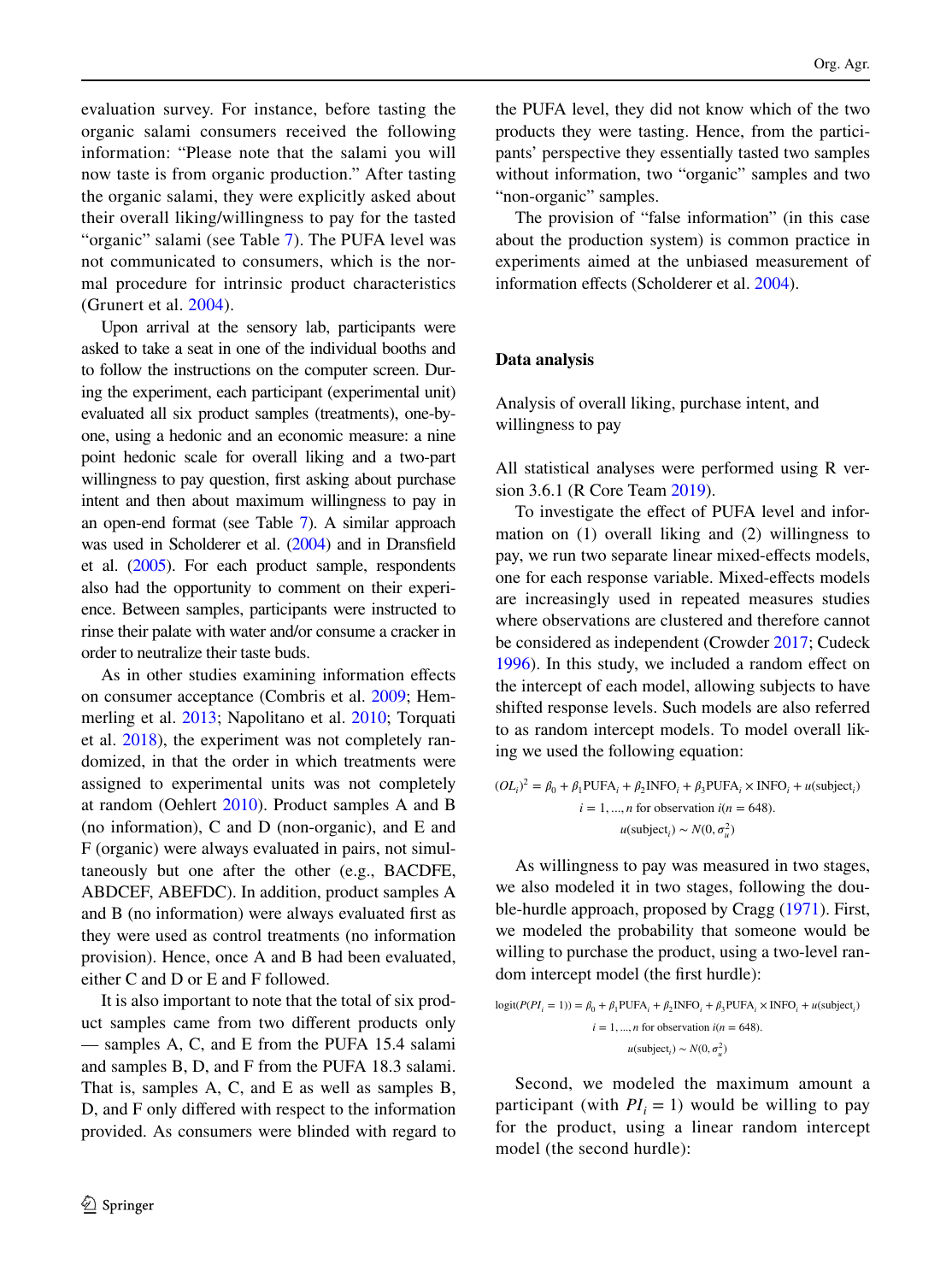$$
WTP_i = \beta_0 + \beta_1 \text{PUFA}_i + \beta_2 \text{INFO}_i + \beta_3 \text{PUFA}_i \times \text{INFO}_i + u(\text{subject}_i)
$$
  

$$
i = 1, ..., n \text{ for observation } i(n = 385).
$$
  

$$
u(\text{subject}_i) \sim N(0, \sigma_u^2)
$$

Each model included two explanatory variables — a factor for PUFA level (*PUFAi*), with two possible values, and a factor for information (INFO<sub>i</sub>) with three possible values  $-$  and the interaction effect of the two factors. Overall liking was found to be left-skewed and therefore replaced by the square of overall liking. Due to the limited sample size of 108 respondents, no further explanatory variables, such as organic or meat consumption frequency, were included in the model.

In accordance with the research questions stated in the introduction of this article, we tested the following three Null hypotheses in all three models:

- (1) PUFA level effect:  $H_0^1$ :  $\beta_1 = 0$
- (2) Organic labeling effect:  $H_0^2$ :  $\beta_2 = 0$
- (3) Interaction effect:  $H_0^3$  :  $\beta_3 = 0$

The linear random intercept models were estimated using the function lmer from the lme4 package (Bates et al. 2015) and the two-level random intercept model using the function clmm from the ordinal package (Christensen 2015). Contrasts were calculated using the Tukey correction. Efect sizes for overall liking were quantifed using the Cohen's *d* for paired samples *t*-test and efect sizes for willingness to pay  $(>0)$  were quantified using the Cohen's *d* two samples *t*-test.

To measure the infuence of overall liking on purchase intent and willingness to pay, we used a simple logistic and linear regression model, respectively, and quantifed the efect sizes using Cohen's *d*.

#### Coding and analysis of open comments

Respondents' open comments, which were obtained by product sample, were analyzed using the software MaxQDA, release 20.0.8 (VERBI Software 2019). Comments were categorized into positive and negative, clearly interpretable denominations with respect to consistency and aroma/taste. Negative comments on a product sample's consistency included the statements "(too) fatty/greasy" and "(too) soft", while positive statements included "good consistency/good bite" and "not greasy/fatty". In the category aroma/ taste, statements such as "well spiced" or "tasty" were evaluated as positive, whereas negative statements included terms such as "rancid", "too little spiced", "too salty", "not tasty" and "special aftertaste".

Due to the qualitative nature of the open comments, they were analyzed using descriptive statistics only.

# **Results**

The effect of PUFA level and information on overall liking, purchase intent, and willingness to pay

Table 8 summarizes participants' overall liking, purchase intent, and maximum willingness to pay for salami in all six experimental conditions. For overall liking, summary statistics are shown for the total sample as well as by purchase intent.

The results suggest that all six salami samples were acceptable to consumers. Thus, all samples were rated at a mean overall liking score of at least 6, which is well above the central point of the 9-point hedonic scale. Moreover, in all six experimental conditions more than half of the respondents indicated that they would be willing to buy 200 g of the tasted salami and would be willing to pay an average of at least 5 CHF for it, which corresponds to the average supermarket price stated in the evaluation survey.

Tables 9, 10, and Table 11 in the Appendix show the results of the random intercept models described in the section "Data analysis".

In all three models, the PUFA level showed no signifcant efect. Hence, overall liking, purchase intent, and willingness to pay did not signifcantly difer between the high- and the low-PUFA salami in any of the three information conditions.

The information about the production system had a signifcant efect on overall liking and willingness to pay, but not on purchase intent. In the case of overall liking, the claim "organic" led to a small increase of 6%, relative to the blind tasting condition (Tukey corrected *p*-value = 0.011, Cohen's  $d = 0.22$ ) as well as relative to the "non-organic" information condition (Tukey corrected  $p$ -value = 0.015, Cohen's  $d = 0.25$ ). Between the blind tasting condition and the "non-organic" information condition,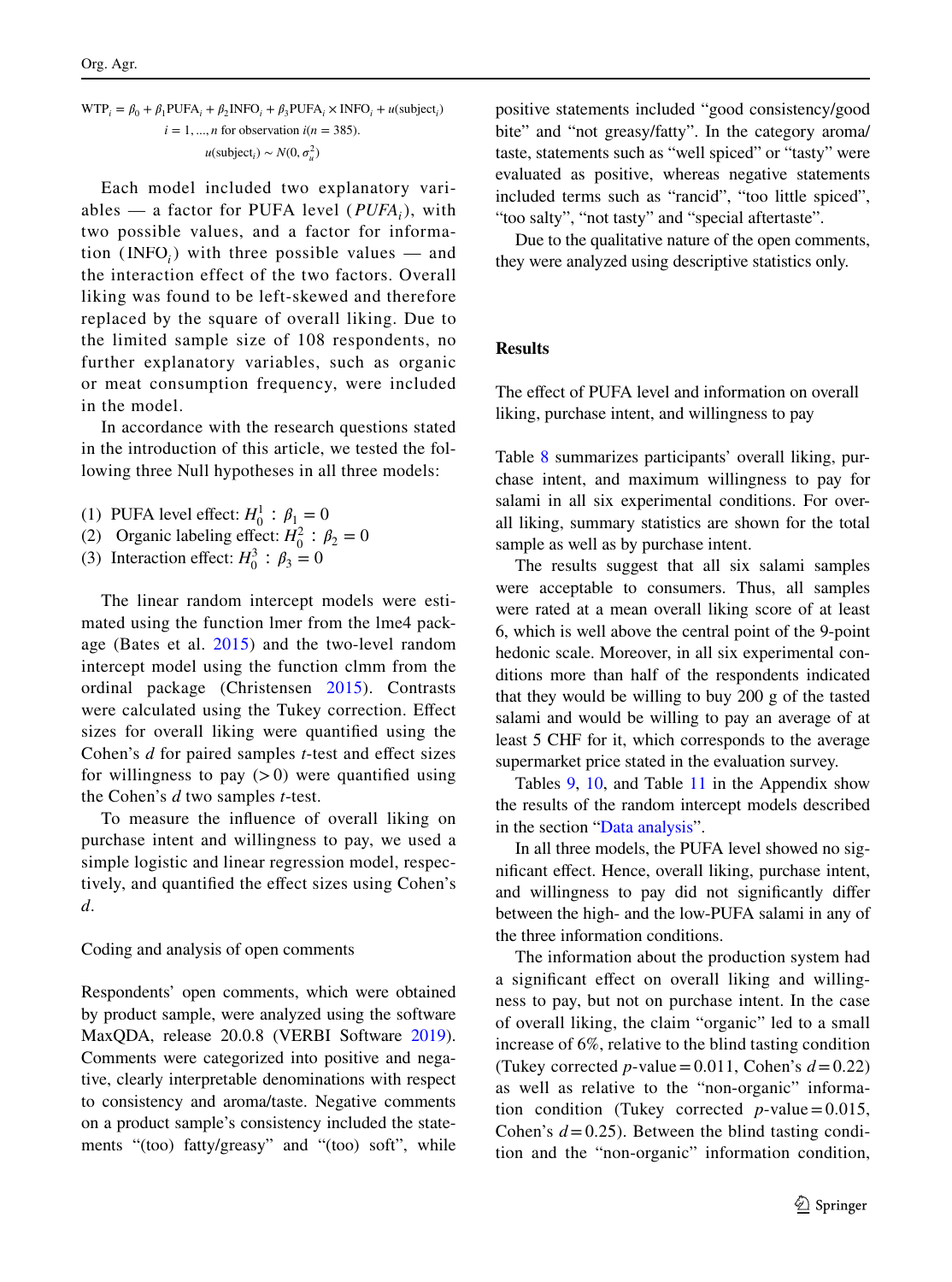|                               | No Info              |                      | Non-Organic          |                      | Organic              |                      |
|-------------------------------|----------------------|----------------------|----------------------|----------------------|----------------------|----------------------|
|                               | <b>PUFA 15.4 [A]</b> | <b>PUFA 18.3 [B]</b> | <b>PUFA 15.4 [C]</b> | <b>PUFA 18.3 [D]</b> | <b>PUFA 15.4 [E]</b> | <b>PUFA 18.3 [F]</b> |
| <b>Overall liking</b>         |                      |                      |                      |                      |                      |                      |
| Mean                          | 6.1                  | 6.3                  | 6.2                  | 6.2                  | 6.7                  | 6.5                  |
| Std. dev                      | 1.89                 | 1.75                 | 1.83                 | 1.71                 | 1.79                 | 1.81                 |
| Median                        | 6.5                  | 7.0                  | 6.5                  | 6.0                  | 7.0                  | 7.0                  |
| $\boldsymbol{n}$              | 108                  | 108                  | 108                  | 108                  | 108                  | 108                  |
| <b>Purchase intent (PI)</b>   |                      |                      |                      |                      |                      |                      |
| Mean                          | 0.58                 | 0.56                 | 0.59                 | 0.58                 | 0.65                 | 0.60                 |
| $\sqrt{n}$                    | 108                  | 108                  | 108                  | 108                  | 108                  | 108                  |
| <b>Overall liking, PI yes</b> |                      |                      |                      |                      |                      |                      |
| Mean                          | 7.2                  | 7.3                  | 7.2                  | 7.1                  | 7.5                  | 7.4                  |
| Std. dev                      | 1.28                 | 1.12                 | 1.18                 | 1.20                 | 1.14                 | 1.17                 |
| Median                        | 7.0                  | 7.0                  | 7.0                  | 7.0                  | 8.0                  | $\ \, 8.0$           |
| $\boldsymbol{n}$              | 63                   | 60                   | 64                   | 63                   | 70                   | 65                   |
| Overall liking, PI no         |                      |                      |                      |                      |                      |                      |
| Mean                          | 4.6                  | 5.1                  | 4.8                  | 4.9                  | 5.2                  | 5.1                  |
| Std. dev                      | 1.54                 | 1.62                 | 1.67                 | 1.53                 | 1.83                 | 1.74                 |
| Median                        | 5.0                  | 5.0                  | 5.0                  | 5.0                  | 5.5                  | 5.0                  |
| $\boldsymbol{n}$              | 45                   | 48                   | 44                   | 45                   | 38                   | 43                   |
| Will. to pay, PI yes          |                      |                      |                      |                      |                      |                      |
| Mean                          | 5.1                  | 5.0                  | 5.0                  | 5.0                  | 5.8                  | 5.7                  |

Std. dev 0.91 1.01 0.91 0.98 1.05 1.16 Median 5.0 5.0 5.0 5.0 5.7 5.5 *n* 63 60 64 63 70 65

there was no signifcant diference in overall liking (Tukey corrected *p*-value=0.993, Cohen's  $d=0.04$ ). In the case of willingness to pay, the claim "organic" led to a moderate increase of 14% relative to the blind tasting condition (Tukey corrected *p*-value < 0.001, Cohen's  $d=0.54$ , and a moderate increase of 15% relative to the "nonorganic" information condition (Tukey corrected *p*-value < 0.001, Cohen's  $d=0.77$ ). As for overall liking, there was no signifcant diference in willingness to pay between the blind tasting condition and the "non-organic" information condition (Tukey corrected *p*-value = 0.870, Cohen's  $d = 0.16$ .

Hence, based on these results, there was no PUFA efect, but there was a positive organic labeling efect, which was smaller for overall liking than for willingness to pay. Purchase intent was afected neither by the PUFA level nor by the information on the production system.

Comparison of open comments between diferent PUFA products and information conditions

In the category consistency, there was a total of 290 comments, of which 62% were negative, such as "fatty and too soft", and 38% positive, such as "good consistency/good bite". The share of negative comments was lowest in the "organic" information condition (48% of a total of 99 comments). Furthermore, the share of negative comments tended to be lower for the low-PUFA salami (56% of a total of 140 comments) than for the high-PUFA salami (67% of a total of 150 comments). In fact, the "organic" low-PUFA salami was the only sample where the positive comments outweighed the negative comments.

In the blind tasting condition, 48 consistency-related comments  $(n=47)$  were counted for the low-PUFA salami, whereby 27% of the comments were positive and 73% negative. A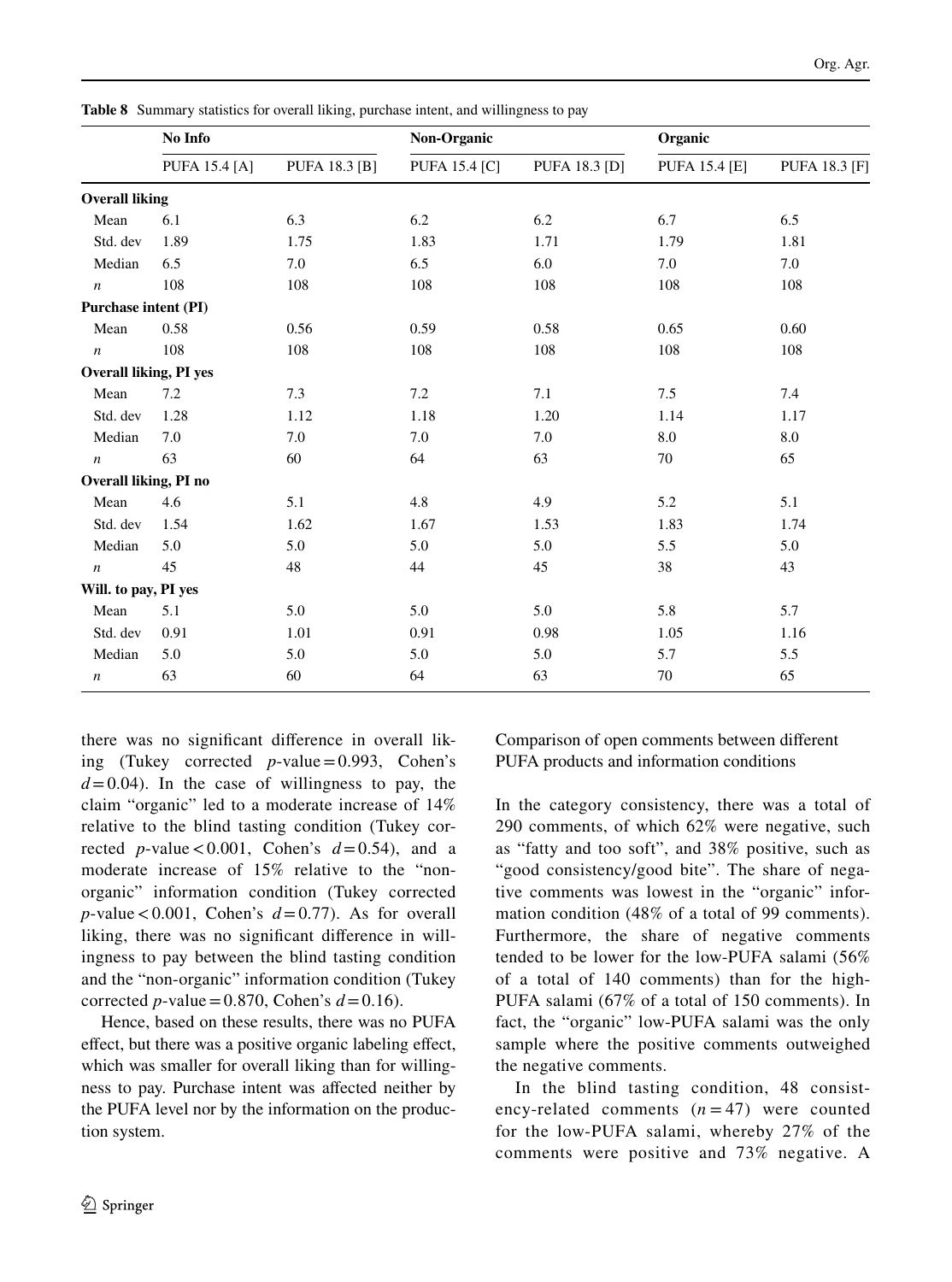comparable distribution of positive (22%) and negative (78%) statements was also found for the high-PUFA salami (blind tasting condition) with a total of 59 comments  $(n=53)$ . Hence, the perception of the consistency as "fatty" and "(too) soft" appeared to be very similar for both low- and high-PUFA salami. In the "organic" information condition, the distribution was reversed, but only for the low-PUFA salami. Thus, of a total of 50 entries  $(n=47)$ , 60% of the statements were positive, and 40% negative. Even though, for the high-PUFA salami, the distribution was not reversed in the "organic" information condition, the consistency seems to have been perceived less negatively in comparison with the blind tasting condition. In the "non-organic" information condition, the number of negative consistency-related comments also tended to be lower than in the blind tasting condition, but the negative still outweighed the positive comments in the cases of both low- and high-PUFA salami.

For the aroma/taste-related category, there was a total of 470 comments, of which 50% were negative, such as "too little spiced", "too salty", or "not tasty" and 50% positive such as "well spiced" or "good taste". Also across PUFA levels and information conditions, the shares of negative and positive comments were approximately balanced.

Relationship between overall liking, purchase intent, and willingness to pay

The effect of overall liking on purchase intent was found to be highly significant  $(p$ -value < 0.001). For a one unit increase in overall liking, the odds of a respondent to be willing to purchase a product were found to increase by  $203\%$  (Cohen's  $d=1.63$ ). Whereas the majority of the participants who stated to be willing to purchase a product had an overall liking above 6, the majority of the participants who stated not to be willing to purchase a product had an overall liking of 6 or below (Fig. 1 in the Appendix).

The effect of overall liking on willingness to pay was also found to be highly significant  $(p$ -value < 0.001). For one unit increase in overall liking, willingness to pay was found to increase by CHF 0.32 (Fig. 2 in the Appendix).

An increased PUFA content in back fat of 18.3% vs. 15.4% did not lead to a signifcant diference in consumer acceptance of pork salami in any of the three information conditions, even though the high-PUFA salami tended to be more often perceived as "softer" and/or "more greasy". This result supports the proposition of Scheeder and Müller (2014) that a PUFA content in back fat above 18% may lead to perceptible sensory diferences. However, it also suggests that a PUFA content of 18.3% is still too low and the resulting sensory diferences too small to show a negative efect on consumer acceptance. Previous studies have found that only considerably higher contents of PUFA in back fat are problematic for sensory acceptance. In Scheeder et al. (1998) a content of 22.3% PUFA in back fat led to fishy offflavors and thus had a clear negative effect on consumers' acceptance of bacon, salami, and salametti. In Warnants et al. (1998), contents of 24–27% PUFA in back fat were problematic for consumers' acceptance of salami due to oilier texture, if linoleic acid was the predominant PUFA, and a fshy taint, if linolenic acid was the predominant PUFA. Bryhni et al.  $(2002)$  reported rancid off-flavors and thus lower consumer acceptance of salami for a content of 30.1% PUFA in back fat. Hence, based on previous consumer studies and the result of the present study, a content of 18% PUFA in back fat seems to be acceptable from a consumer perspective, particularly if linoleic acid is the predominant PUFA.

Whereas in the present study, consumers' acceptance was not infuenced by the PUFA level, it was afected by the claim "organic". The rather small increase in overall liking of about 6% is in line with the fndings of other studies on consumer acceptance of organic meat products. For instance, in Napolitano et al. (2013), occasional organic consumers' overall liking of "organic" chicken increased by 8% compared to the blind tasting situation. Scholderer et al. (2004) reported an organic labeling efect on overall liking of pork chops of 7% with respect to the blind tasting condition and 11% with respect to the "non-organic" information condition. Dransfeld et al. (2005) found an increase in overall liking of pork labeled as "outdoor" of up to 6%, compared to the blind tasting condition, and of up to 7% compared to the "indoor" information condition. Also the moderate increase in willingness to pay of 14% — compared to the blind tasting condition — and 15% — compared to the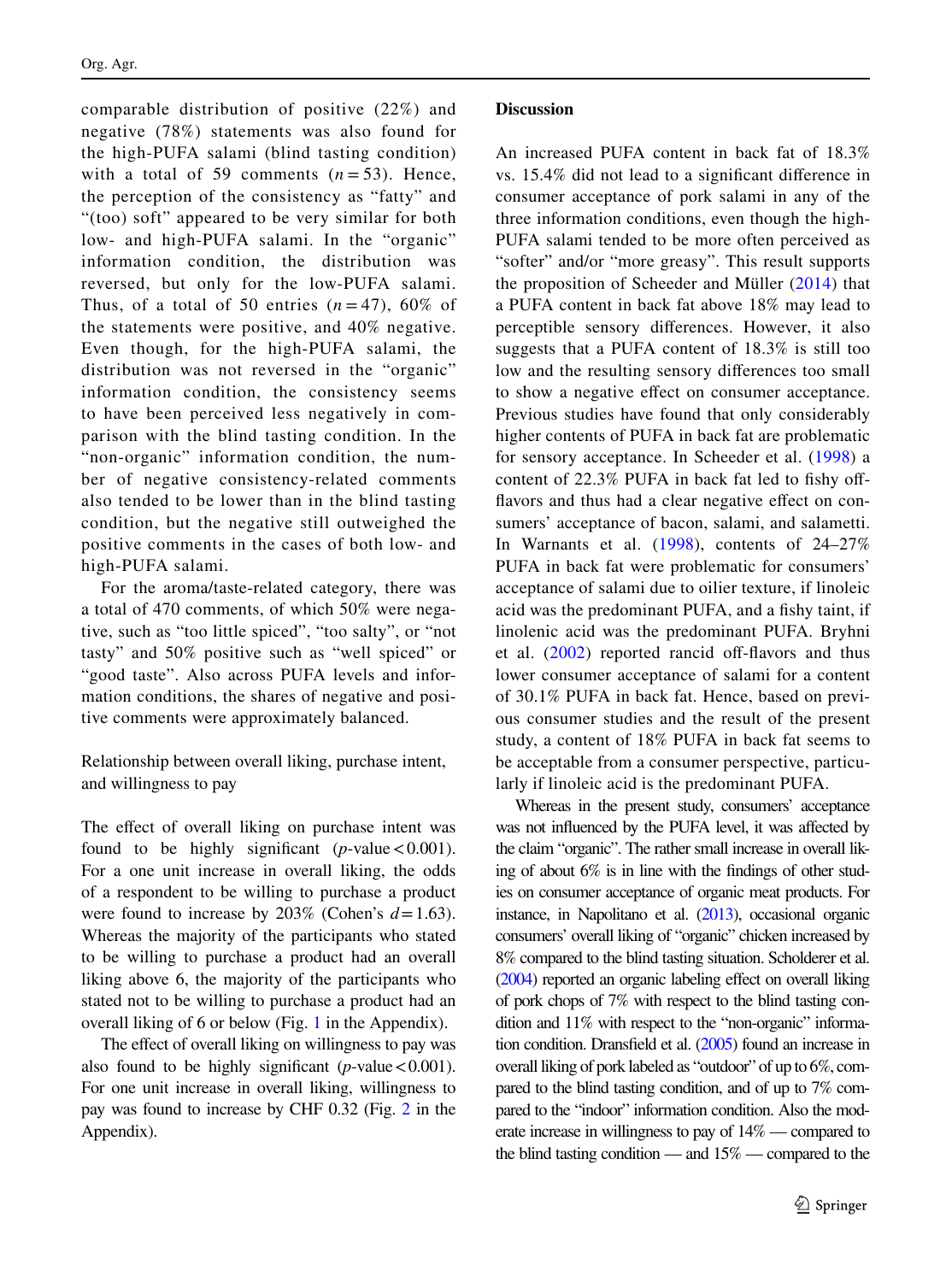"non-organic" information condition — is in accordance with previous studies. In Scholderer et al. (2004), the premium for "organic" pork chops was 12% compared to the blind condition, and 15% compared to the "non-organic" information condition. Dransfeld et al. (2005) found premiums of up to 8% and 11% compared to the blind and "indoor" information condition, respectively. In both these studies, willingness to pay was also elicited using an openended format maximum willingness to pay question. Hence, using the example of pork salami, this study confrms that the claim "organic" has a positive infuence on the perceived quality of organic food due to higher consumer expectations.

In line with the studies by Scholderer et al. (2004) and Dransfeld et al. (2005), this study showed that the claim "organic" tended to have a larger infuence on willingness to pay than on overall liking. In addition, in line with Hung and Verbeke (2018), we found the efect of overall liking on purchase intent and willingness to pay to be highly signifcant. These fndings suggest that the perceived (total) value of the information "organic", as it was measured by consumers' willingness to pay, was attributable to the good sensory quality image of organic food (Baranek 2007; Hemmerling et al. 2013; Kuhnert et al. 2003; Plaßmann & Hamm 2009) but also to other factors, such as ethical or health concerns (Grunert et al. 2004; Stolz et al. 2009 2011).

The present study also faces some limitations. First of all, storage time of salami was not included as another varying factor in this study. As the oxidative stability of PUFA decreases with increasing storage time, it might be that a longer storage time would have led to detectable off-flavors for consumers and consequently a lower acceptance of the high-PUFA salami (Houben & Krol 1980; Kerth et al. 2015). Nevertheless, the storage time that was chosen for this study corresponds to a usual storage time. Secondly, the present study only analyzed two specifc PUFA levels so the results can therefore not be generalized for PUFA levels which fall outside this range. Thirdly, results were obtained in a sensory lab environment. Some studies have shown that consumers' evaluation of product quality can be signifcantly afected by the setting in which products were tasted and rated (Boutrolle et al. 2005; Brewer et al. 2001). For instance, in the studies by Boutrolle et al. (2005) and Brewer et al. (2001) the liking scores were lower with central location testing than home-use testing. In contrast, other studies have shown that results are not necessarily dependent on the test setting (Schouteten et al. 2019). Finally, as the study context was hypothetical and consumers did not actually buy any products, the measurements obtained for overall liking, purchase intent, and willingness to pay may not refect consumers' real buying behavior. In real life, consumers face economic constraints which signifcantly afect their purchase decisions (Lange et al. 1998).

Future research should further explore trade-ofs between sensory quality, sustainability, and healthiness and also take consumers' heterogeneity into account. Ultimately, it is consumers' acceptance of a meat product which determines its success on the market (Moskowitz 1985) and consumers' acceptance is not only infuenced by sensory quality but also consumers ethical and health concerns (Moloney et al. 2001; Casal et al. 2018; Soladoye et al. 2015; Teuber 2016; Bryhni 2002). This is relevant in the discussion about PUFA limits as PUFA levels in the back fat of pigs tend to be higher in the context of organic production (Früh 2016) and as a higher level of PUFA also seems to be advantageous from a health perspective (Moloney et al. 2001; Verbeke et al. 1999; Stewart et al. 2001 in Van Lunen et al. 2003; Alonso 2010; Wang et al. 2017).

# **Conclusion**

In this study, an increased PUFA content in back fat of 18.3% vs. 15.4% did not lead to a signifcant diference in consumer acceptance of pork salami: neither when blindly tasted nor when claimed "organic" or "nonorganic". This suggests that a PUFA limit of 18% is sufficiently low to ensure a high consumer acceptance: particularly also of organic meat products for which consumer expectations towards taste are typically higher. This is an important fnding for Swiss producers and processors of organic pork who sufer from the current Swiss PUFA limits for pork fat quality as the feeding strategies in organic production systematically lead to higher PUFA levels. Based on this study and the evidence provided by previous studies we recommend to adapt the Swiss feeding strategy to account for this higher acceptable PUFA limit of 18%.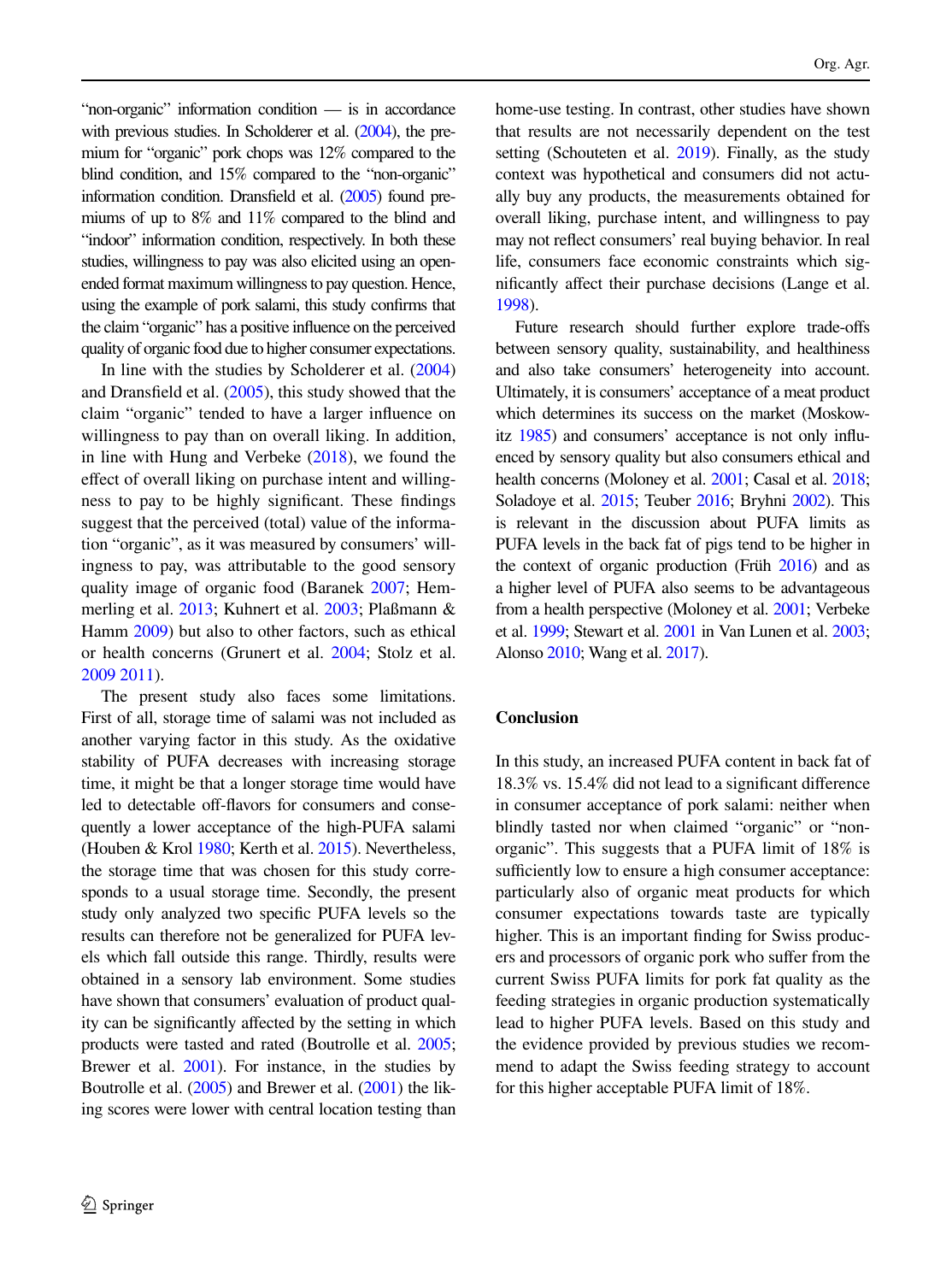**Acknowledgements** The authors are grateful to Dr. sc. nat. Robert Home from the Research Institute of Organic Agriculture (FiBL) for proof reading the article and to Jérémy Hentgen for his advice on the statistical analysis.

**Author contributions** All authors contributed to the study conception and design. Material preparation, data collection, and analysis were performed by CM, EH, and DHH. The frst draft of the manuscript was written by CM and EH and all authors commented on previous versions of the manuscript. All authors read and approved the fnal manuscript.

**Funding** This work was supported by the Swiss Department of Agriculture.

**Data availability** The data are available on request from the authors.

### **Declarations**

**Confict of interest** This manuscript has not been submitted to, nor is under review at, another journal or other publishing venue. The following authors have afliations with organizations with direct or indirect fnancial interest in the subject matter discussed in the manuscript: Authors' name Afliation Claudia Meier: None Eugenia Harms: None Barbara Früh: None Helena Stoffers: None Giuseppe Bee: None Diana Hartig Hugelshofer: None Nele Quander-Stoll: None Hanna Stolz: None

# **Appendix**

**Table 9** The effect of PUFA level and information on overall liking (linear random intercept model)

| Variable                                            | Coefficient          | Lower<br>bound<br>$(2.5\%)$ | Upper<br>bound<br>(97.5%) | Std. Error | <i>p</i> -value |
|-----------------------------------------------------|----------------------|-----------------------------|---------------------------|------------|-----------------|
| PUFA $18.3$ (ref = PUFA $15.4$ )                    | 1.69                 | $-2.61$                     | 6.00                      | 2.20       | 0.442           |
| NOT ORGANIC $(ref = BLIND)$                         | 0.24                 | $-4.07$                     | 4.55                      | 2.20       | 0.913           |
| $ORGANIC$ (ref = BLIND)                             | $6.38**$             | 2.07                        | 10.69                     | 2.20       | 0.004           |
| PUFA 18.3×NOT ORGANIC                               | $-2.46$              | $-8.55$                     | 3.63                      | 3.12       | 0.430           |
| PUFA 18.3 × ORGANIC                                 | $-3.70$              | $-9.80$                     | 2.39                      | 3.12       | 0.235           |
| Constant                                            | $41.23***$           | 37.26                       | 45.20                     | 2.03       | 0.000           |
| Individual variance                                 | 182.6                |                             |                           |            |                 |
| Residual variance                                   | 262.3                |                             |                           |            |                 |
| Rho (individual variance as frac-<br>tion of total) | 0.41                 |                             |                           |            |                 |
| Marginal/conditional $R^2$                          | 0.01/0.42            |                             |                           |            |                 |
| AIC                                                 | 5618                 |                             |                           |            |                 |
| $\boldsymbol{n}$                                    | $108 \times 6 = 648$ |                             |                           |            |                 |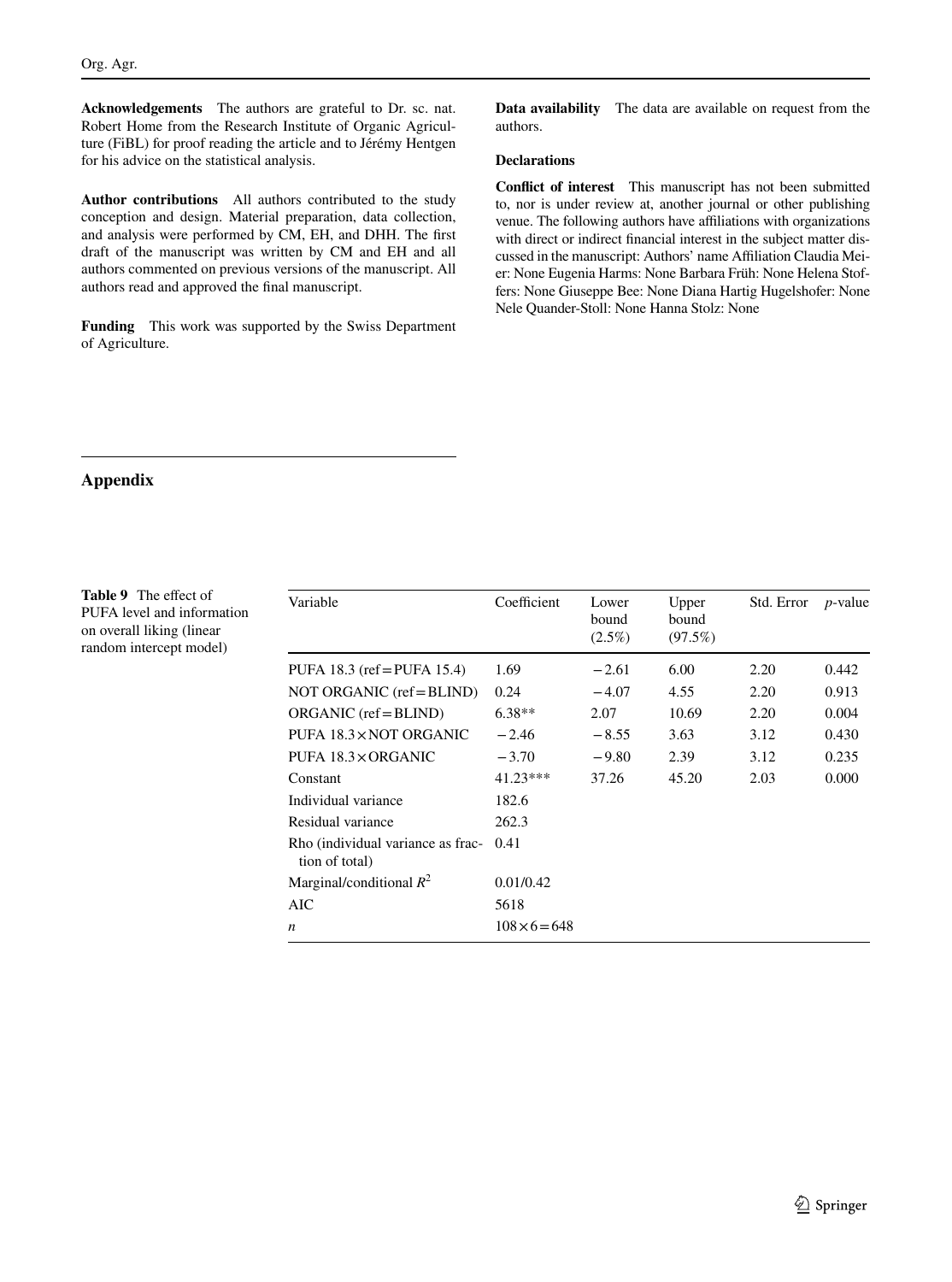**Table 10** The efect of PUFA level and information on purchase intent (twolevel random intercept model)

| Variable                                            | Coefficient          | Lower<br>bound<br>$(2.5\%)$ | Upper<br>bound<br>(97.5%) | Std. Error | $p$ -value |
|-----------------------------------------------------|----------------------|-----------------------------|---------------------------|------------|------------|
| PUFA 18.3 (ref = PUFA 15.4)                         | $-0.14$              | $-0.74$                     | 0.46                      | 0.31       | 0.650      |
| NOT ORGANIC (ref = BLIND)                           | 0.05                 | $-0.55$                     | 0.65                      | 0.31       | 0.880      |
| $ORGANIC$ (ref = BLIND)                             | 0.34                 | $-0.27$                     | 0.95                      | 0.31       | 0.280      |
| PUFA 18.3 × NOT ORGANIC                             | 0.09                 | $-0.76$                     | 0.94                      | 0.43       | 0.830      |
| PUFA 18.3×ORGANIC                                   | $-0.10$              | $-0.96$                     | 0.75                      | 0.44       | 0.810      |
| Constant                                            | $-0.41$              | $-0.88$                     | 0.06                      | 0.24       | NA.        |
| Individual variance                                 | 1.16                 |                             |                           |            |            |
| Residual variance                                   | 3.29                 |                             |                           |            |            |
| Rho (individual variance as frac-<br>tion of total) | 0.26                 |                             |                           |            |            |
| Marginal/conditional $R^2$                          | NA                   |                             |                           |            |            |
| AIC                                                 | 848                  |                             |                           |            |            |
| n                                                   | $108 \times 6 = 648$ |                             |                           |            |            |

Table 11 The effect of PUFA level and information on maximum willingness to pay (linear random intercept model)

| Variable                                            | Coefficient | Lower<br>bound<br>$(2.5\%)$ | Upper<br>bound<br>(97.5%) | Std. Error | $p$ -value |
|-----------------------------------------------------|-------------|-----------------------------|---------------------------|------------|------------|
| PUFA 18.3 (ref = PUFA 15.4)                         | 0.03        | $-0.19$                     | 0.24                      | 0.11       | 0.820      |
| NOT ORGANIC $(ref = BLIND)$                         | $-0.06$     | $-0.27$                     | 0.16                      | 0.11       | 0.610      |
| $ORGANIC$ (ref = BLIND)                             | $0.50***$   | 0.29                        | 0.71                      | 0.11       | 0.000      |
| PUFA 18.3 × NOT ORGANIC                             | $-0.17$     | $-0.48$                     | 0.13                      | 0.16       | 0.270      |
| PUFA 18.3×ORGANIC                                   | $-0.07$     | $-0.37$                     | 0.24                      | 0.16       | 0.660      |
| Constant                                            | $5.09***$   | 4.90                        | 5.28                      | 0.10       | 0.000      |
| Individual variance                                 | 0.358       |                             |                           |            |            |
| Residual variance                                   | 0.347       |                             |                           |            |            |
| Rho (individual variance as frac-<br>tion of total) | 0.51        |                             |                           |            |            |
| Marginal/conditional $R^2$                          | 0.09/0.55   |                             |                           |            |            |
| AIC                                                 | 839         |                             |                           |            |            |
| N                                                   | 385         |                             |                           |            |            |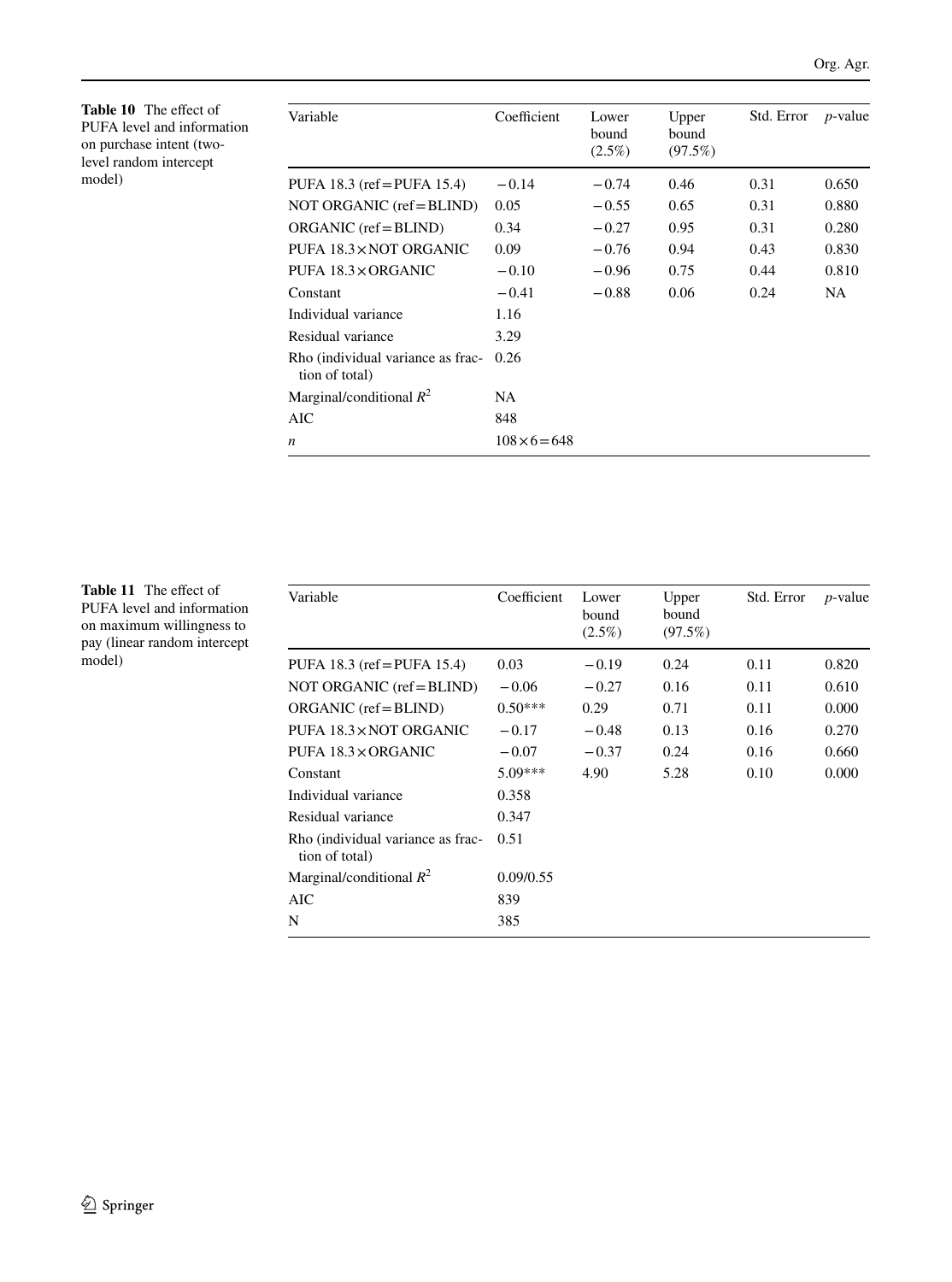

**Fig. 1** Overall liking (scale from 1 to 9) by purchase intent. Distribution of overall liking for participants without (no) and with (yes) an intention to purchase product samples A through F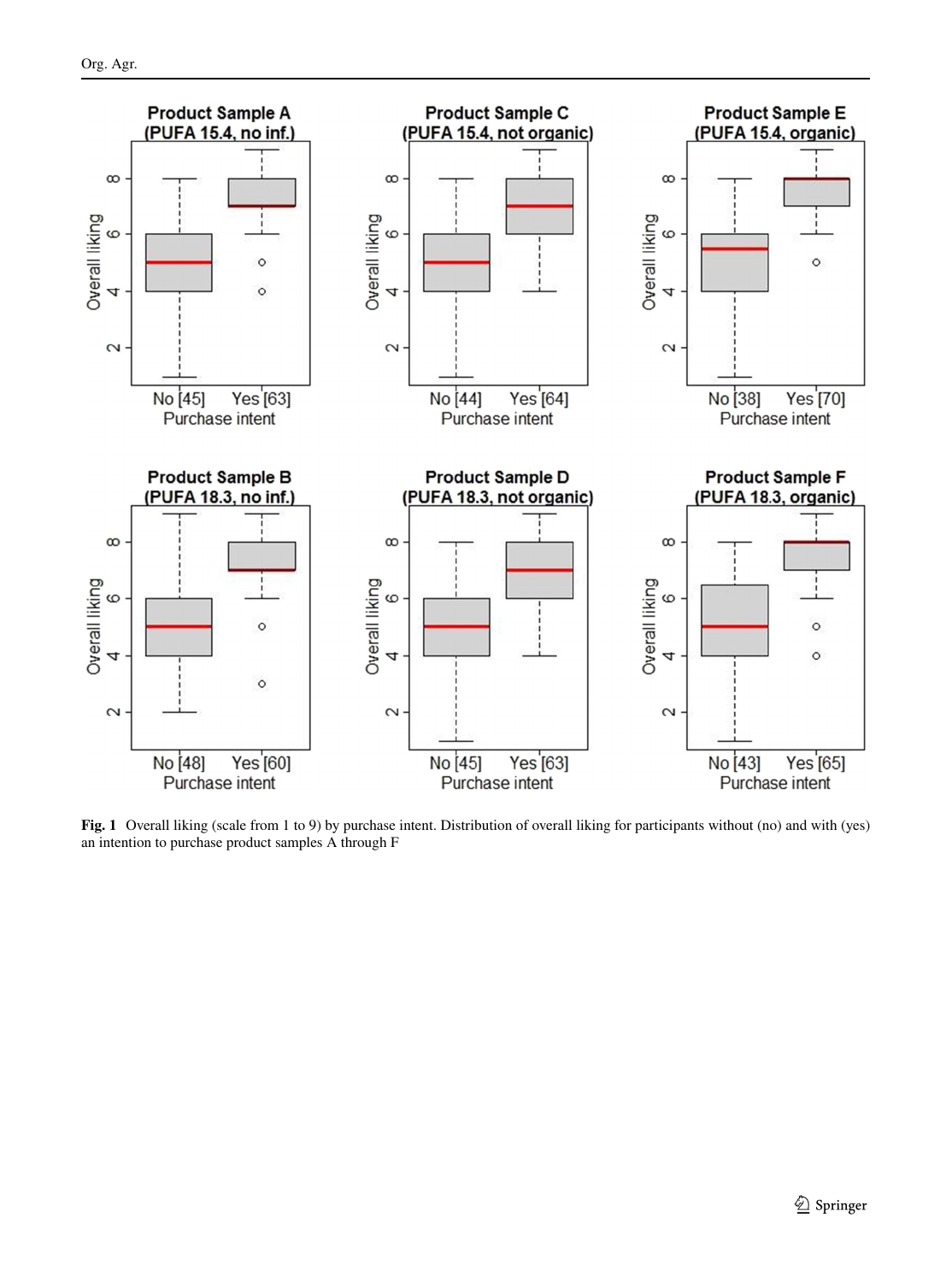

**Fig. 2** Correlation between overall liking (scale from 1 to 9) and maximum willingness to pay in CHF (max will. to pay)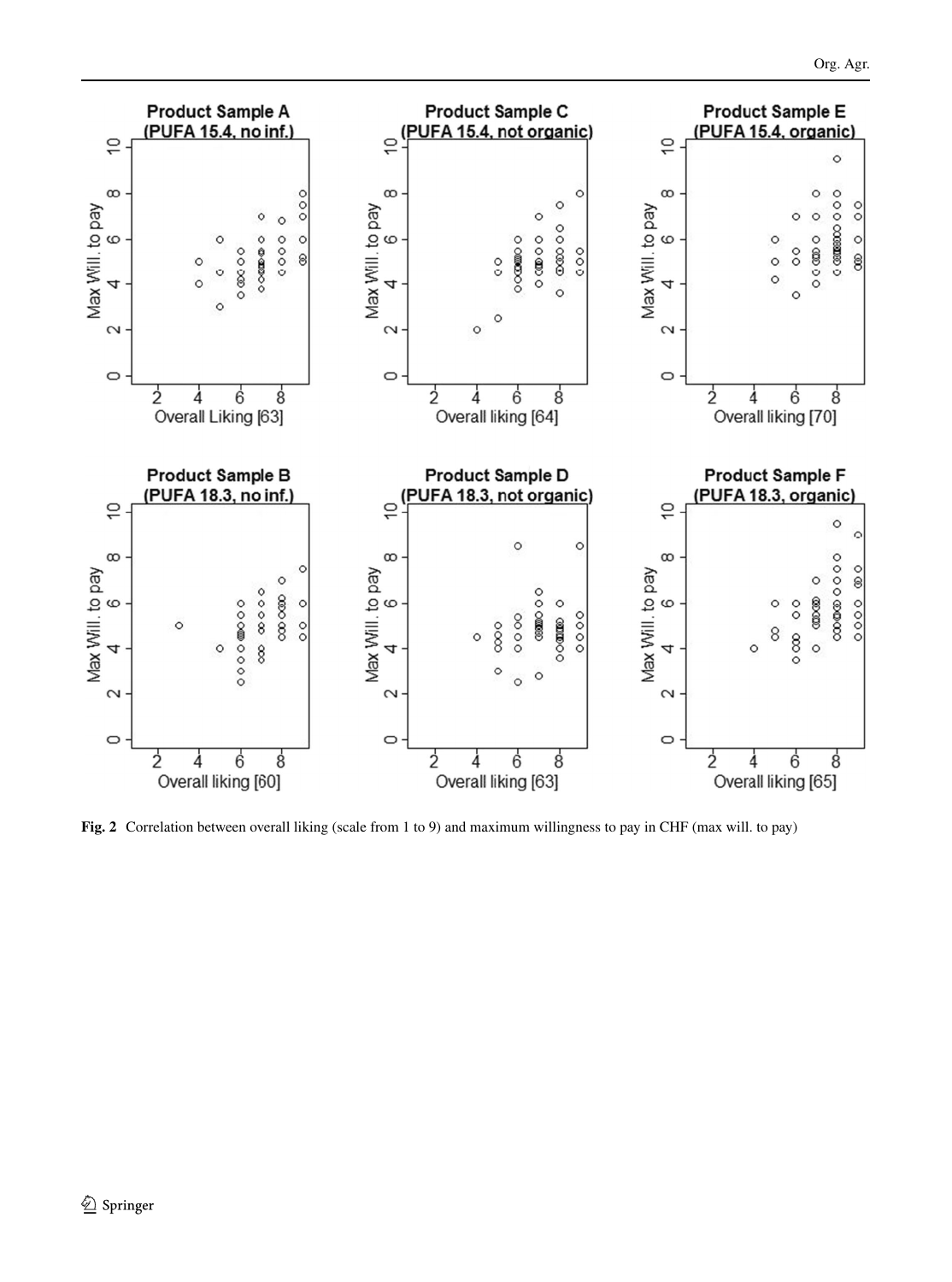**Open Access** This article is licensed under a Creative Commons Attribution 4.0 International License, which permits use, sharing, adaptation, distribution and reproduction in any medium or format, as long as you give appropriate credit to the original author(s) and the source, provide a link to the Creative Commons licence, and indicate if changes were made. The images or other third party material in this article are included in the article's Creative Commons licence, unless indicated otherwise in a credit line to the material. If material is not included in the article's Creative Commons licence and your intended use is not permitted by statutory regulation or exceeds the permitted use, you will need to obtain permission directly from the copyright holder. To view a copy of this licence, visit <http://creativecommons.org/licenses/by/4.0/>.

## **References**

- Aaslyng MD, Meinert L (2017) Meat favour in pork and beef– From animal to meal. Meat Sci 132:112–117
- Agroscope (2016) Fütterungsempfehlungen für Schweine (Gelbes Buch). Access: [https://www.agroscope.admin.](https://www.agroscope.admin.ch/agroscope/de/home/services/dienste/futtermittel/fuetterungsempfehlungen-schweine.html) [ch/agroscope/de/home/services/dienste/futtermittel/fuett](https://www.agroscope.admin.ch/agroscope/de/home/services/dienste/futtermittel/fuetterungsempfehlungen-schweine.html) [erungsempfehlungen-schweine.html.](https://www.agroscope.admin.ch/agroscope/de/home/services/dienste/futtermittel/fuetterungsempfehlungen-schweine.html) (Date of consultation: 12.07.2021).
- Ahn DU, Lutz S, Sim JS (1996) Efects of dietary α-linolenic acid on the fatty acid composition, storage stability and sensory characteristics of pork loin. Meat Sci 43(3–4):291–299
- Alonso V, del Mar Campo M, Provincial L, Roncalés P, Beltrán JA (2010) Effect of protein level in commercial diets on pork meat quality. Meat Sci 85(1):7–14
- Apaolaza V, Hartmann P, Echebarria C, Barrutia JM (2017) Organic label's halo efect on sensory and hedonic experience of wine: a pilot study. Journal of sensory studies 32(1):e12243
- Asioli D, Varela P, Hersleth M, Almli VL, Olsen NV, Naes T (2017) A discussion of recent methodologies for combining sensory and extrinsic product properties in consumer studies. Food Qual Prefer 56:266–273
- Baranek E (2007) Wer kauft Bio? Zielgruppenspezifsche Motive für den Kauf von Biolebensmitteln. Verlag Dr Köster, Berlin
- Bates D, Mächler M, Bolker B, Walker S (2015) Fitting linear mixed-efects models using lme4. J Stat Softw 67(1):1–48
- Bee G, Kragten SA, Früh B, Girard M (2021) Impact of 100% organic diets on pig performance, carcass composition and carcass nutrient deposition efficiency. Organic Agriculture 1:1–13
- Bee G, Silacci P, Ampuero-Kragten S, Candek-Potokar M, Wealleans AL, Litten-Brown J, ... Mueller-Harvey I. (2017). Hydrolysable tannin-based diet rich in gallotannins has a minimal impact on pig performance but signifcantly reduces salivary and bulbourethral gland size. Animal 11(9):1617-1625
- Boutrolle I, Arranz D, Rogeaux M, Delarue J (2005) Comparing central location test and home use test results: application of a new criterion. Food Qual Prefer 16(8):704–713
- Brewer MS, Zhu LG, McKeith FK (2001) Marbling efects on quality characteristics of pork loin chops: consumer

purchase intent, visual and sensory characteristics. Meat Sci 59(2):153–163

- Bryhni EA, Byrne DV, Rødbotten M, Møller S, Claudi-Magnussen C, Karlsson A, ... Martens M (2003) Consumer and sensory investigations in relation to physical/chemical aspects of cooked pork in Scandinavia. Meat science 65(2):737-748
- Bryhni EA, Hunt MC, Ofstad R (2002) Consumer discrimination of rancidity in pork loin chops and pork sausages. J Food Sci 67(9):3469–3475
- Casal N, Font-i-Furnols M, Gispert M, Manteca X, Fàbrega E (2018) Efect of environmental enrichment and herbal compounds-supplemented diet on pig carcass, meat quality traits, and consumers' acceptability and preference. Animals 8(7):118
- Christensen RHB (2015) Ordinal—regression models for ordinal data. R Package Version 28:2015
- Combris P, Bazoche P, Giraud-Héraud E, Issanchou S (2009) Food choices: what do we learn from combining sensory and economic experiments? Food Qual Prefer 20(8):550–557
- Cragg JG (1971) Some statistical models for limited dependent variables with application to the demand for durable goods. Econometr J Econometr Soc 39(5):829–844
- Crowder MJ, Hand DJ (2017) Analysis of repeated measures. Routledge, Oxfordshire
- Cudeck R (1996) Mixed-efects models in the study of individual diferences with repeated measures data. Multivar Behav Res 31(3):371–403
- Deliza R, MacFie HJ (1996) The generation of sensory expectation by external cues and its efect on sensory perception and hedonic ratings: a review. J Sens Stud 11(2):103–128
- Dransfeld E, Ngapo TM, Nielsen NA, Bredahl L, Sjödén PO, Magnusson M, ... Nute GR (2005) Consumer choice and suggested price for pork as infuenced by its appearance, taste and information concerning country of origin and organic pig production. Meat science 69(1):61-70
- EAER Ordinance on Organic Farming (2020) Transitional provisions to the Amendment of 31 October 2012, 910.181 C.F.R. § 6
- Fernqvist F, Ekelund L (2014) Credence and the effect on consumer liking of food–a review. Food Qual Prefer 32:340–353
- Früh B (2016) Ermittlung und Optimierung der Fettqualität bei Bioschweinen. Unpublished report Forschungsinstitut für biologischen Landbau (FiBL)/Bio Suisse, Frick/Basel
- Gläser KR, Wenk C, Scheeder MRL (2002) Efect of dietary mono- and polyunsaturated fatty acids on the fatty acid composition of pigs' adipose tissues. Arch Anim Nutr 56(1):51–65
- Grunert KG, Bredahl L, Brunsø K (2004) Consumer perception of meat quality and implications for product development in the meat sector—a review. Meat Sci 66(2):259–272
- Hadorn R, Eberhard P, Guggisberg D, Piccinali P, Schlichtherle-Cerny H (2008) Efect of fat score on the quality of various meat products. Meat Sci 80(3):765–770
- Hair JF, Anderson RE, Babin BJ, Black WC (2010) Multivariate data analysis: a global perspective, vol 7. Pearson Education, London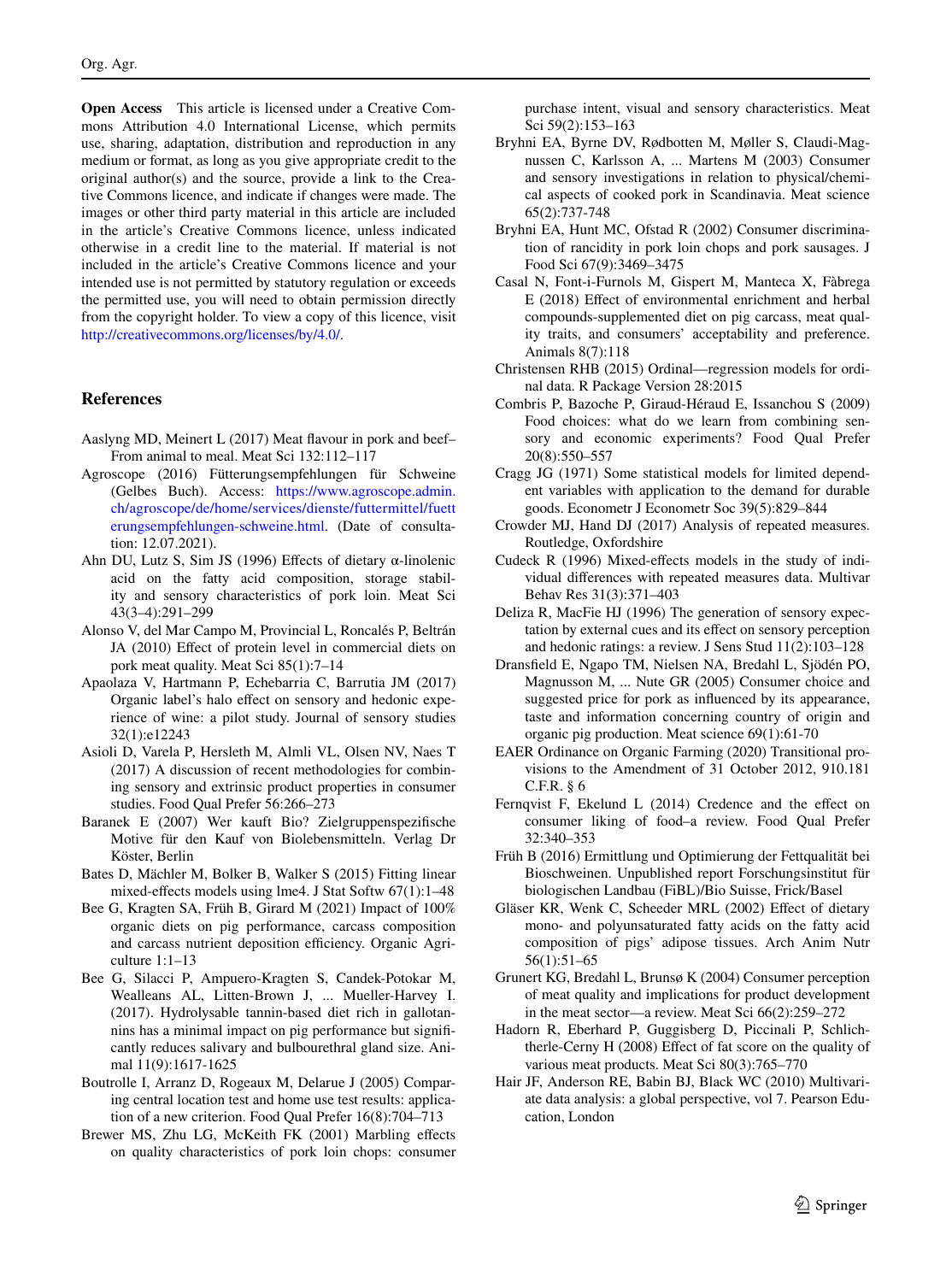- Harper GC, Makatouni A (2002) Consumer perception of organic food production and farm animal welfare. British Food Journal 104(3/4/5):287–299
- Hemmerling S, Obermowe T, Canavari M, Sidali KL, Stolz H, Spiller A (2013) Organic food labels as a signal of sensory quality—insights from a cross-cultural consumer survey. Org Agric 3(1):57–69
- Hoek AC, Luning PA, Stafeu A, de Graaf C (2004) Foodrelated lifestyle and health attitudes of Dutch vegetarians, non-vegetarian consumers of meat substitutes, and meat consumers. Appetite 42(3):265–272
- Houben JH, Krol B (1980) Acceptability and storage stability of pork products with increased levels of polyunsaturated fatty acids. Meat Sci 5(1):57–70
- Hughner RS, McDonagh P, Prothero A, Shultz CJ, Stanton J (2007) Who are organic food consumers? A compilation and review of why people purchase organic food. J Consum Behav Int Res Rev 6(2–3):94–110
- Hung Y, Verbeke W (2018) Sensory attributes shaping consumers' willingness-to-pay for newly developed processed meat products with natural compounds and a reduced level of nitrite. Food Qual Prefer 70:21–31
- Iaccarino T, Di Monaco R, Mincione A, Cavella S, Masi P (2006) Infuence of information on origin and technology on the consumer response: the case of soppressata salami. Food Qual Prefer 17(1–2):76–84
- Kerth CR, Harbison AL, Smith SB, Miller RK (2015) Consumer sensory evaluation, fatty acid composition, and shelf-life of ground beef with subcutaneous fat trimmings from diferent carcass locations. Meat Sci 104:30–36
- Kim SJ (2014) Herbal chrysanthemi flos, oxidative damage and protection against diabetic complications. Diabetes: oxidative stress and dietary antioxidants. pp 201–211
- Kouba M, Enser M, Whittington FM, Nute GR, Wood JD (2003) Efect of a high-linolenic acid diet on lipogenic enzyme activities, fatty acid composition, and meat quality in the growing pig. J Anim Sci 81(8):1967–1979
- Kuhnert H, Feindt PH, Wragge S, Beusmann V (2003) Nachfrage nach Öko-Lebensmitteln: Veränderung durch BSE? Ökologie & Landbau Jahrbuch Öko-Landbau 125(1/2003):29–32
- Lange C, Issanchou S, Combris P (2000) Expected versus experienced quality: trade-off with price. Food Qual Prefer 11(4):289–297
- Lange C, Martin F, Chabanet C, Combris P, Issanchou S (2002) Impact of the information provided to consumers on their willingness to pay for Champagne: comparison with hedonic scores. Food Qual Prefer 13(7–8):597–608
- Lange C, Rousseau F, Issanchou S (1998) Expectation, liking and purchase behaviour under economical constraint. Food Qual Prefer 10(1):31–39
- Leiber F, and Früh B (2014) Aspekte zur Zulassung von Aminosäurepräparaten aus fermentativer Produktion in der Tierernährung im biologischen Landbau. Grundlagenpapier. Forschungsinstitut für biologischen Landbau. Frick. Access: [https://www.betriebsmittelliste.ch/flea](https://www.betriebsmittelliste.ch/fileadmin/bml-ch/documents/stellungnahmen/Argumetarium_fermentierte_Aminosaeuren_Mai_2014.pdf) [dmin/bml-ch/documents/stellungnahmen/Argumetari](https://www.betriebsmittelliste.ch/fileadmin/bml-ch/documents/stellungnahmen/Argumetarium_fermentierte_Aminosaeuren_Mai_2014.pdf) [um\\_fermentierte\\_Aminosaeuren\\_Mai\\_2014.pdf](https://www.betriebsmittelliste.ch/fileadmin/bml-ch/documents/stellungnahmen/Argumetarium_fermentierte_Aminosaeuren_Mai_2014.pdf) (Date of consultation: 12.07.2021)
- Lim J (2011) Hedonic scaling: a review of methods and theory. Food Qual Prefer 22(8):733–747
- Lusk JL, Hudson D (2004) Willingness-to-pay estimates and their relevance to agribusiness decision making. Appl Econ Perspect Policy 26(2):152–169
- Magnusson MK, Arvola A, Hursti UKK, Åberg L, Sjödén PO (2003) Choice of organic foods is related to perceived consequences for human health and to environmentally friendly behaviour. Appetite 40(2):109–117
- Moloney AP, Mooney MT, Kerry JP, Troy DJ (2001) Producing tender and favoursome beef with enhanced nutritional characteristics. Proc Nutr Soc 60(2):221–229. <https://doi.org/10.1079/PNS200077>
- Moskowitz HR (1985) New directions for product testing and sensory analysis of foods. Food and Nutrition Press
- Mueller S, Szolnoki G (2010) The relative infuence of packaging, labelling, branding and sensory attributes on liking and purchase intent: Consumers difer in their responsiveness. Food Qual Prefer 21(7):774–783
- Müller Richli M, Scheeder M (2014) Das Schwein ist, was es frisst. Neues Bewertungssystem für die Schweinefeischqualität in der Schweiz. Die Fleischwirtschaft 94(6):57–59
- Napolitano F, Braghieri A, Piasentier E, Favotto S, Naspetti S, Zanoli R (2010) Efect of information about organic production on beef liking and consumer willingness to pay. Food Qual Prefer 21(2):207–212
- Napolitano F, Castellini C, Naspetti S, Piasentier E, Girolami A, Braghieri A (2013) Consumer preference for chicken breast may be more afected by information on organic production than by product sensory properties. Poult Sci 92(3):820–826
- Oehlert GW (2010) A frst course in design and analysis of experiments. University of Minnesota, Minnesota
- Peryam DR, Pilgrim FJ (1957) Hedonic scale method of measuring food preferences. Food Technol 11:9–14
- Plaßmann S, and Hamm U (2009) Kaufbarriere Preis?-Analyse von Zahlungsbereitschaft und Kaufverhalten bei Öko-Lebensmitteln. Final report of BÖL-project 06OE119. Access: [https://orgprints.org/id/eprint/15745/1/15745-](https://orgprints.org/id/eprint/15745/1/15745-06OE119-uni_kassel-hamm-2009-kaufbarriere_preis.pdf) [06OE119-uni\\_kassel-hamm-2009-kaufbarriere\\_preis.pdf](https://orgprints.org/id/eprint/15745/1/15745-06OE119-uni_kassel-hamm-2009-kaufbarriere_preis.pdf) (Date of consultation: 12.07.2021)
- Proviande (2014) Faktenblatt Schweinefettqualität. Access: [https://www.suisseporcs.ch/Portals/0/Dokumente/News/](https://www.suisseporcs.ch/Portals/0/Dokumente/News/Faktenblatt_d.pdf) [Faktenblatt\\_d.pdf](https://www.suisseporcs.ch/Portals/0/Dokumente/News/Faktenblatt_d.pdf) (Date of consultation: 12.07.2021)
- Proviande. (2020). Absatz Wurstwaren im Detailhandel. (Unpublished dataset)
- R Core Team (2019) R: A language and environment for statistical computing. R Foundation for Statistical Computing, Vienna
- AV Resurreccion (1998) Consumer sensory testing for product development. Aspen Publishers, Frederick
- Rosenvold K, Andersen HJ (2003) Factors of signifcance for pork quality: a review. Meat Sci 64(3):219–237
- Scheeder M, and Müller Richli M (2014) Nachhaltige Sicherung der Fettqualität bei Mastschweinen. Final report. Access: [https://www.suisseporcs.ch/Portals/0/](https://www.suisseporcs.ch/Portals/0/Dokumente/News/Abschlussbericht_%20Fettqualitaet_BLW_140210.pdf) [Dokumente/News/Abschlussbericht\\_%20Fettqualitaet\\_](https://www.suisseporcs.ch/Portals/0/Dokumente/News/Abschlussbericht_%20Fettqualitaet_BLW_140210.pdf) [BLW\\_140210.pdf](https://www.suisseporcs.ch/Portals/0/Dokumente/News/Abschlussbericht_%20Fettqualitaet_BLW_140210.pdf) (Date of consultation: 12.07.2021)
- Scheeder M, Gläser K, Schwörer D, Wenk C (1998) Oxidative stability and texture properties of fermented sausages produced from pork difering in fatty acid composition. Paper